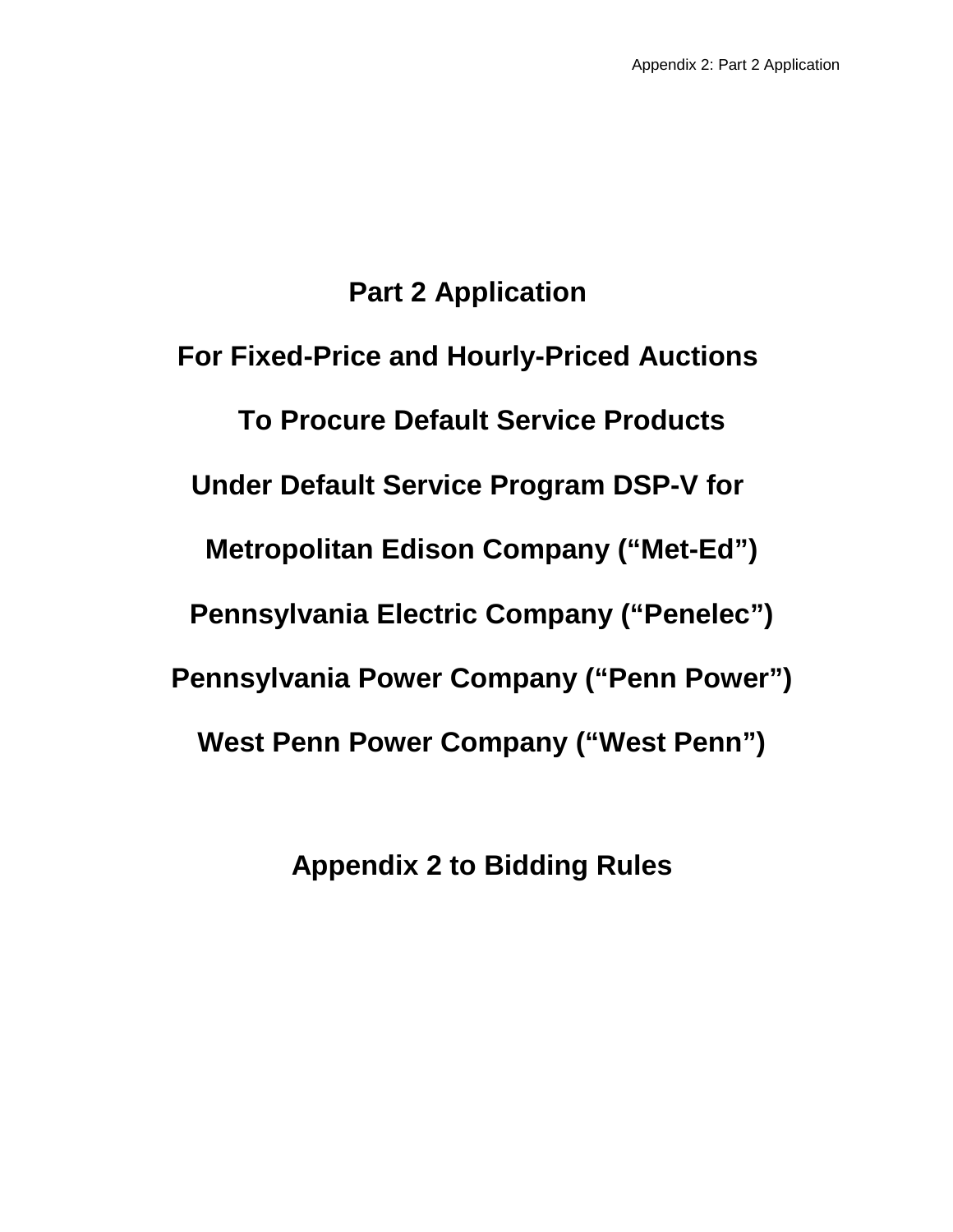Name of Applicant

#### **PART 2 APPLICATION AUCTIONS TO PROCURE DEFAULT SERVICE PRODUCTS FOR MET-ED / PENELEC / PENN POWER / WEST PENN**

#### **INSTRUCTIONS**

There are two parts to the application process.

\_\_\_\_\_\_\_\_\_\_\_\_\_\_\_\_\_\_\_\_\_\_\_\_\_\_\_\_\_\_\_\_\_\_\_\_\_\_\_\_\_\_\_

- **Part 1 Application:** Applicants submit the Part 1 Application and all documents required therein to become Qualified Bidders for the fixed-price auction ("FP Auction") and/or the hourly-priced auction ("HP Auction") used to procure default service products for Met-Ed, Penelec, Penn Power, and West Penn ("Companies"). A Qualified Bidder for an auction need not submit a new Part 1 Application for subsequent auctions in the same calendar year unless the information in the Qualified Bidder's Part 1 Application has changed. In any case, a Qualified Bidder must submit its most recent financial statements during the Part 1 Application process before each auction.
- **Part 2 Application:** Qualified Bidders for the FP Auction and/or the HP Auction submit the Part 2 Application in which they will: (a) agree to comply with the Bidding Rules, (b) agree to accept the terms of the Supplier Master Agreement ("SMA") should they become a winning supplier, (c) make certifications regarding associations and handling of Confidential Information, (d) submit Indicative Offers, and (e) post Pre-Bid Security to become Registered Bidders.

This document is the Part 2 Application.

For further information, consult the Information Website.

Unless otherwise defined, capitalized terms in this document have the definitions provided in the SMA. "Communications Protocols" refers to the section "Communications Protocols" and related sections in the Bidding Rules.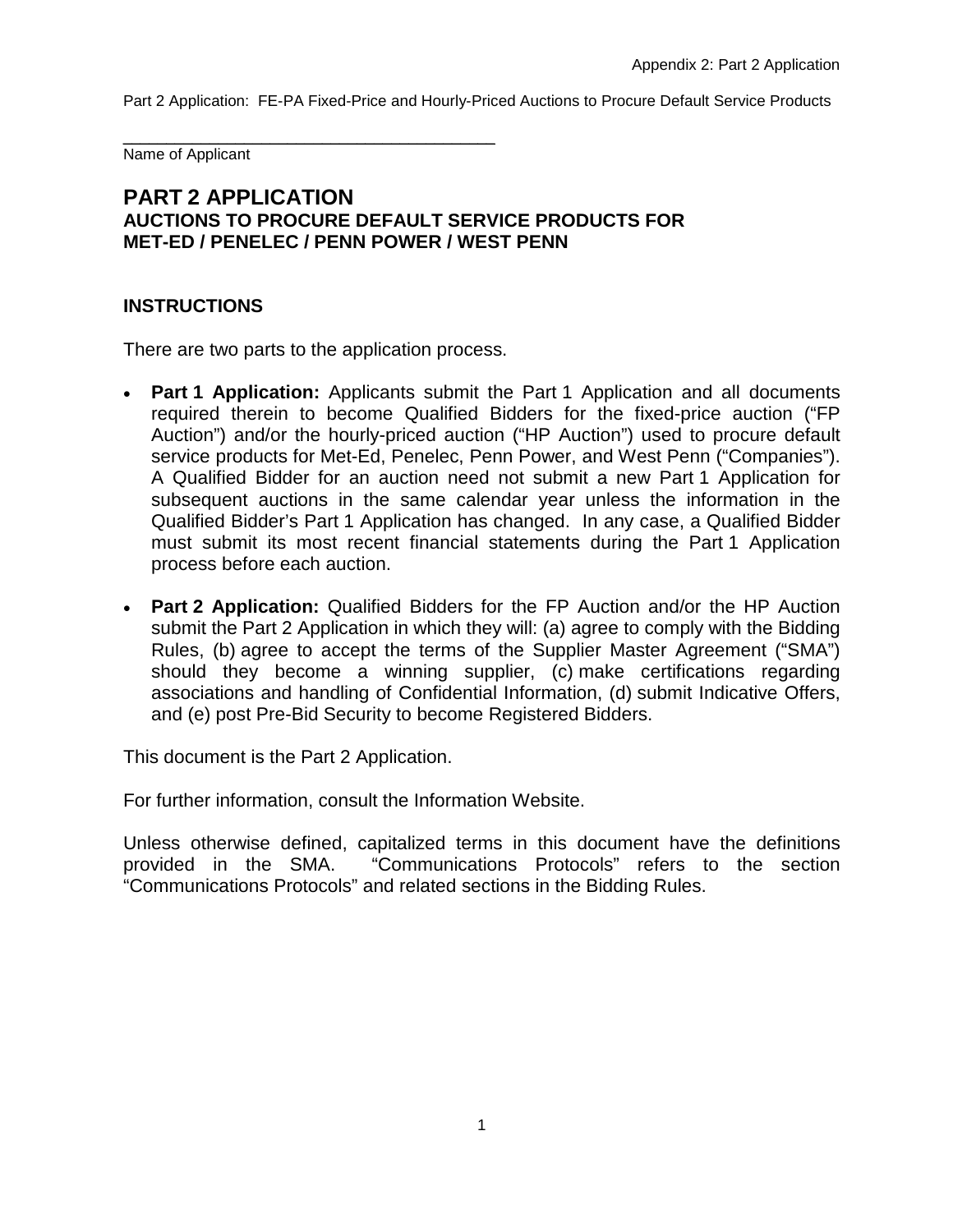\_\_\_\_\_\_\_\_\_\_\_\_\_\_\_\_\_\_\_\_\_\_\_\_\_\_\_\_\_\_\_\_\_\_\_\_\_\_\_\_\_\_\_ Name of Applicant

## **PART 2 APPLICATION SUBMISSION**

To become a Registered Bidder for the FP Auction and/or the HP Auction, Applicants must submit the following to the Independent Evaluator electronically through the Secure Online Application Process or in hardcopy format to the address below by the Part 2 Application Due Date:

- **Electronic Application Form:** Completed Part 2 Application submitted online;
- **Hardcopy Application Form:** One (1) printed Part 2 Application document with original signatures, notarized signatures where applicable, and the name of the Applicant on every page of the Application;

In addition to the completed Part 2 Application Forms, each Qualified Bidder must:

- Submit an Indicative Offer for each auction either the FP Auction, the HP Auction, or both auctions;
- Submit a Pre-Bid Security Letter of Credit and/or cash to support the Indicative Offers; and
- Make required certifications on Applicant Associations and Confidential Information and, if unable to do so, make required information disclosures.

Please note that interest will not be paid by the Companies for cash posted as Pre-Bid Security.

It is in your interest to seek independent legal and financial advice before deciding to participate in the FP Auction and/or the HP Auction.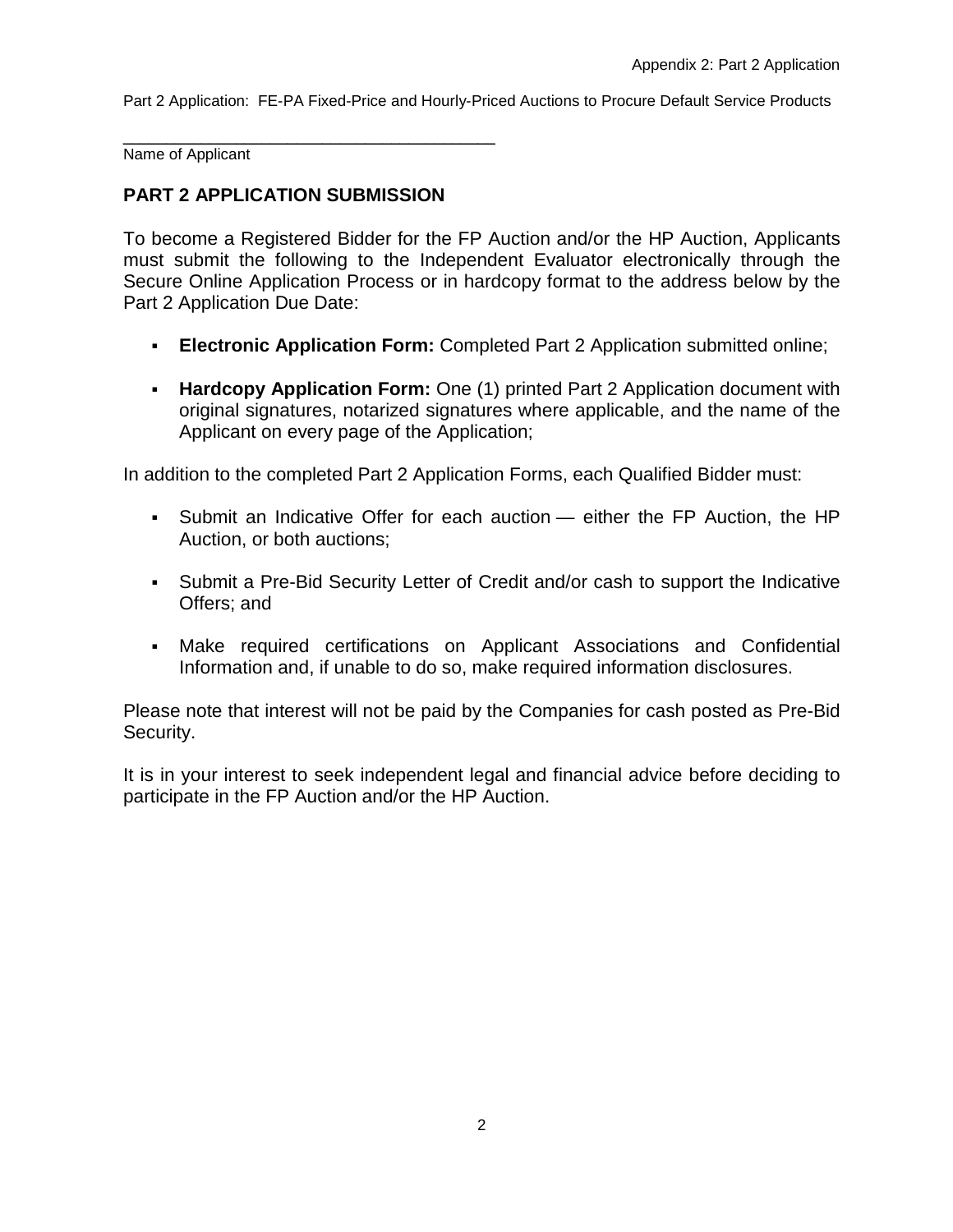Name of Applicant

\_\_\_\_\_\_\_\_\_\_\_\_\_\_\_\_\_\_\_\_\_\_\_\_\_\_\_\_\_\_\_\_\_\_\_\_\_\_\_\_\_\_\_

#### **The completed Part 2 Application and Pre-Bid Security MUST be received by the Independent Evaluator no later than 12:00 p.m. noon prevailing Eastern Time on the Part 2 Application Due Date as posted in the timeline on the Information Website.**

#### **Any hardcopies must be addressed to:**

Independent Evaluator c/o Brad Miller, Vice President CRA International, Inc. 200 Clarendon Street, T-9 Boston, MA 02116-5092 Phone: 617.425.3384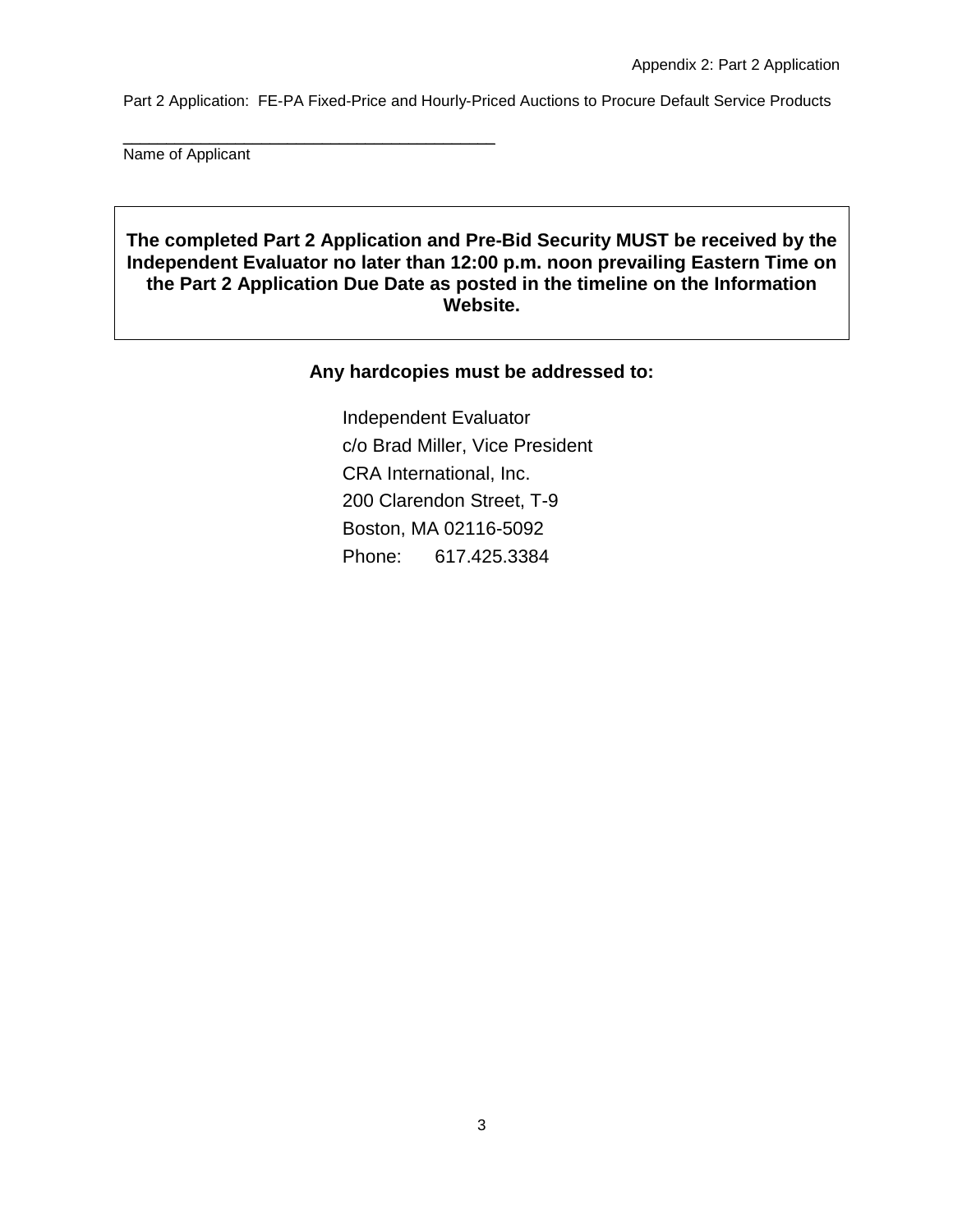\_\_\_\_\_\_\_\_\_\_\_\_\_\_\_\_\_\_\_\_\_\_\_\_\_\_\_\_\_\_\_\_\_\_\_\_\_\_\_\_\_\_\_ Name of Applicant

#### **CONFIDENTIALITY OF PART 2 APPLICATION SUBMISSIONS**

Confidentiality requirements specific to the Part 2 Application are reiterated below.

#### **CONFIDENTIALITY OF CREDIT INFORMATION**

Any information and materials that you submit in this Part 2 Application may be provided on a confidential basis to the Independent Evaluator Team and the Pennsylvania Public Utility Commission (the "Commission") and their representatives. Representatives from the Companies will decide whether the form of Pre-Bid Security submitted is acceptable; Pre-Bid Security documents will be redacted prior to the closing of the bidding process so as not to reveal an Applicant's identity or the amount of the Applicant's Indicative Offer.

## **CONFIDENTIALITY OF REGISTERED BIDDERS AND INITIAL ELIGIBILITY**

Upon completion of the Part 2 Application process, the names of Registered Bidders will be provided to other Registered Bidders on a confidential basis for each auction independently, as well as the total Initial Eligibility aggregated across all Registered Bidders for each auction. As part of this Part 2 Application, you are required to certify that you agree to release your name to other Registered Bidders and that you will keep confidential the list of Registered Bidders and total Initial Eligibility that is provided to you.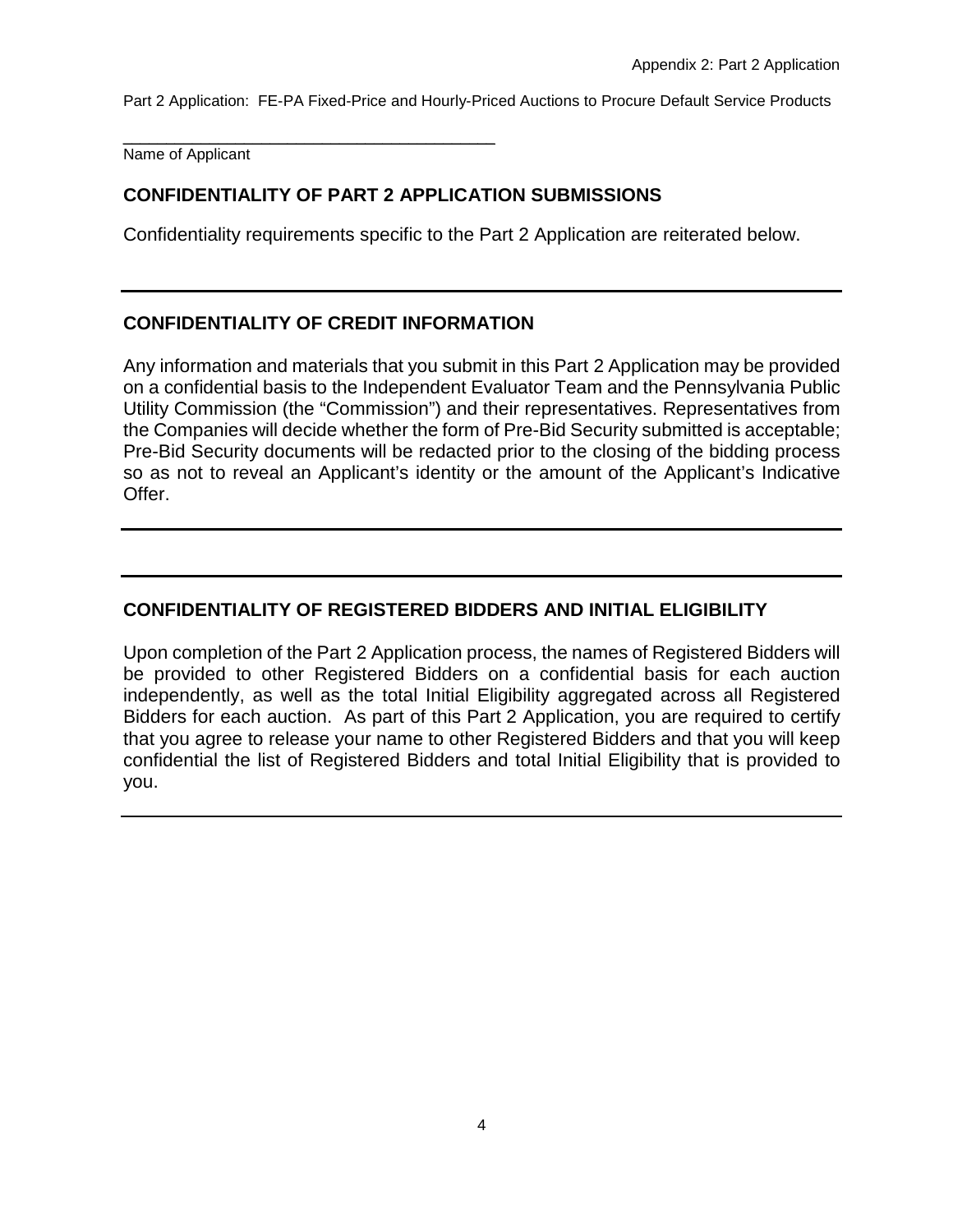\_\_\_\_\_\_\_\_\_\_\_\_\_\_\_\_\_\_\_\_\_\_\_\_\_\_\_\_\_\_\_\_\_\_\_\_\_\_\_\_\_\_\_ Name of Applicant

## **PART 2 APPLICATION Fixed-Price Auction and Hourly-Priced Auction To Procure Default Service Products**

This Part 2 Application is the application form to become a Registered Bidder in the FP Auction and/or the HP Auction.

#### **Background Information**

Before completing this application, please review the Bidding Rules document, the SMA, and other documents posted on the Information Website so that you understand the conditions under which the FP Auction and HP Auction will be conducted.

#### **Confirmation of Receipt**

Online Delivery:If your Part 2 Application is submitted online through the Secure Online Application Process, an email will be sent to the Authorized Representative and Delegate of the Applicant to confirm receipt. You will not be required to submit a hardcopy of the Part 2 Application.

Delivery by Post or Hand Delivery:If your Part 2 Application is received by post or hand delivery, an email will be sent to the Authorized Representative and Delegate to confirm receipt.

#### **Incomplete Applications**

If your Part 2 Application is incomplete or requires clarification, the Independent Evaluator will send a deficiency notice to your Authorized Representative by email. You will have until 12:00 p.m. noon prevailing Eastern Time on the Part 2 Application Due Date, or until 5:00 p.m. prevailing Eastern Time on the Business Day following the Business Day during which a deficiency notice is sent to you, whichever comes later, to respond. If you do not correct or adequately explain the deficiency within the time allowed, your Part 2 Application may be rejected and you may be unable to participate in the FP Auction or the HP Auction. All corrections to remedy deficiencies within an Applicant's Part 2 Application must be submitted online. The Authorized Representative needs to sign and date next to the correction(s) to the Part 2 Application and send a copy as an email attachment to the Independent Evaluator at [fepaauction@crai.com](mailto:fepaauction@crai.com) or through the Secure Online Application Process.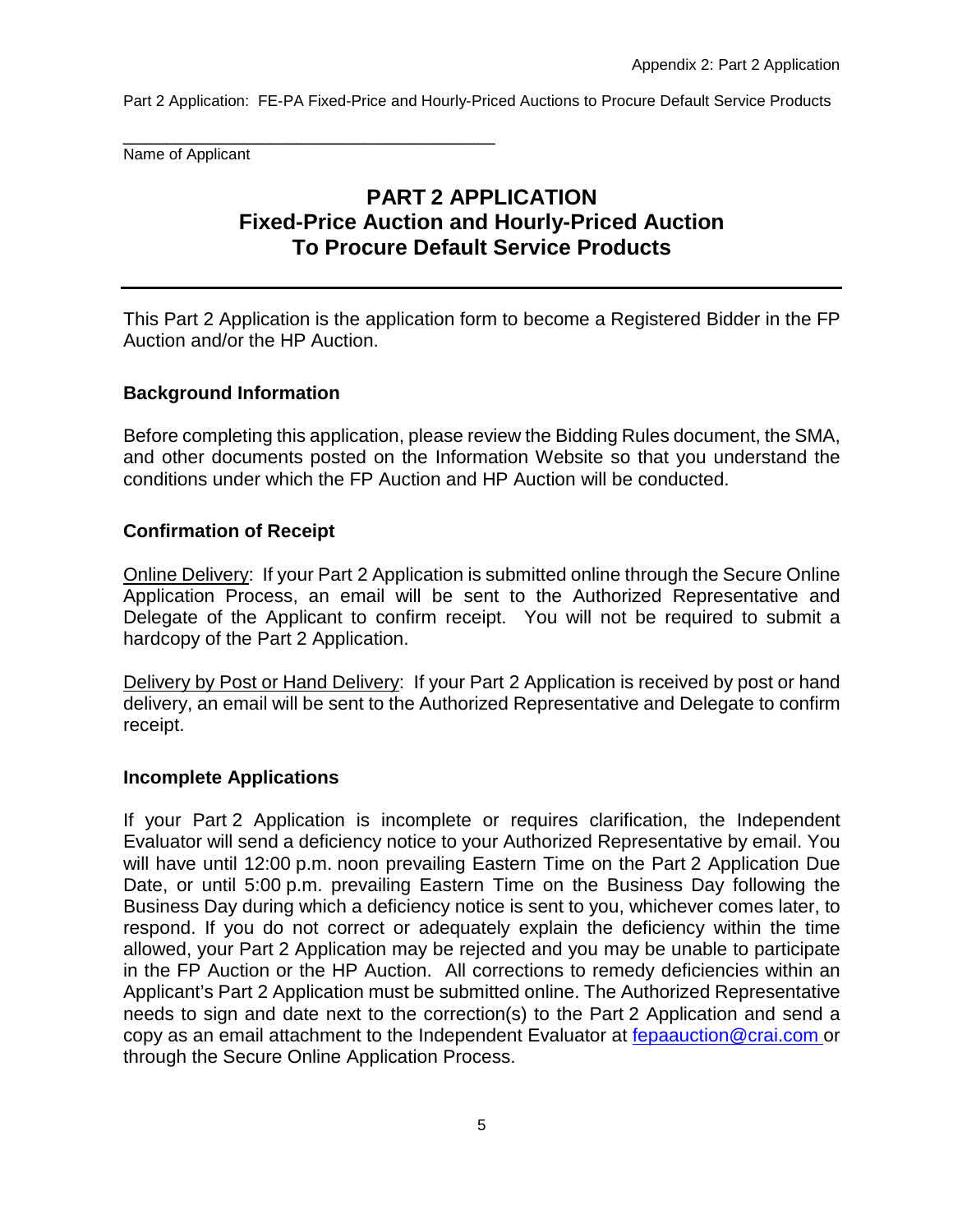\_\_\_\_\_\_\_\_\_\_\_\_\_\_\_\_\_\_\_\_\_\_\_\_\_\_\_\_\_\_\_\_\_\_\_\_\_\_\_\_\_\_\_ Name of Applicant

#### **Late Applications**

Part 2 Applications received after the Part 2 Application Due Date will NOT be accepted under any circumstances.

#### **Changes to Part 1 Application**

If changes to the Part 1 Application are warranted in order to fulfill the requirements of the Part 2 Application, those changes to the Part 1 Application must be received by the Independent Evaluator no later than 12:00 p.m. noon prevailing Eastern Time seven (7) Business Days prior to the Part 2 Application Due Date. All changes to an Applicant's Part 1 Application must be signed and dated by the Authorized Representative and sent as an email attachment to the Independent Evaluator at [fepaauction@crai.com](mailto:fepaauction@crai.com) or through the Secure Online Application Process.

#### **Deficient Pre-Bid Security**

If your Pre-Bid Security Letter of Credit is not in a form acceptable to the Companies, your Authorized Representative will be emailed a deficiency notice. You will have until 12:00 p.m. noon prevailing Eastern Time on the Part 2 Application Due Date or 5:00 p.m. prevailing Eastern Time of the second Business Day following the Business Day during which you are notified, whichever comes later, to submit a revised Pre-Bid Security Letter of Credit. If you fail to meet this deadline, your Part 2 Application will be rejected.

If your Pre-Bid Security amount is insufficient for your Indicative Offer, your Authorized Representative will be emailed a deficiency notice. You will have until 12:00 p.m. noon prevailing Eastern Time on the Part 2 Application Due Date or 5:00 p.m. prevailing Eastern Time of the second Business Day following the Business Day during which you are notified, whichever comes later, to submit acceptable Pre-Bid Security. If you cannot correct the deficiency, your Part 2 Application may be rejected or your Initial Eligibility may be reduced by the Independent Evaluator so that your Pre-Bid Security is sufficient to cover your Indicative Offer.

#### **Certifications Regarding Associations**

You may be required to provide additional information to the Independent Evaluator and to the Commission and its representatives if you are unable to make the certifications in this Part 2 Application.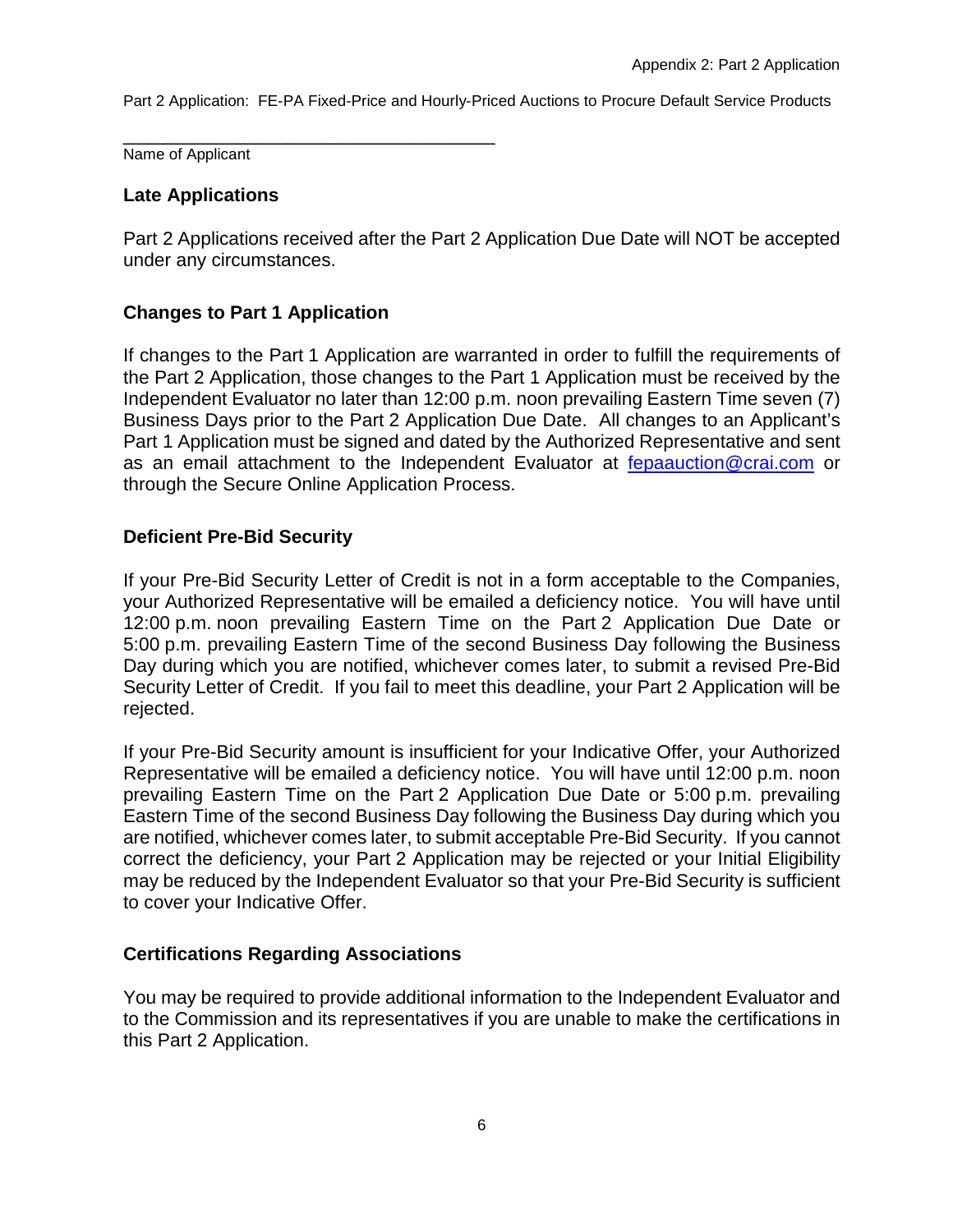\_\_\_\_\_\_\_\_\_\_\_\_\_\_\_\_\_\_\_\_\_\_\_\_\_\_\_\_\_\_\_\_\_\_\_\_\_\_\_\_\_\_\_ Name of Applicant

#### **Notification to Registered Bidders**

If you become a Registered Bidder for the FP Auction and/or the HP Auction, the Independent Evaluator will send your Authorized Representative a Notice of Registration by email after the Part 2 Application Due Date. The Notice of Registration also will be sent to your Authorized Representative by courier. If there are material changes to the Applicant's information provided in this Part 2 Application, you are obligated to notify the Independent Evaluator.

Prior to the auction date, Registered Bidders will receive information on how to participate in the auction(s) using the Independent Evaluator's secure Bidding Website.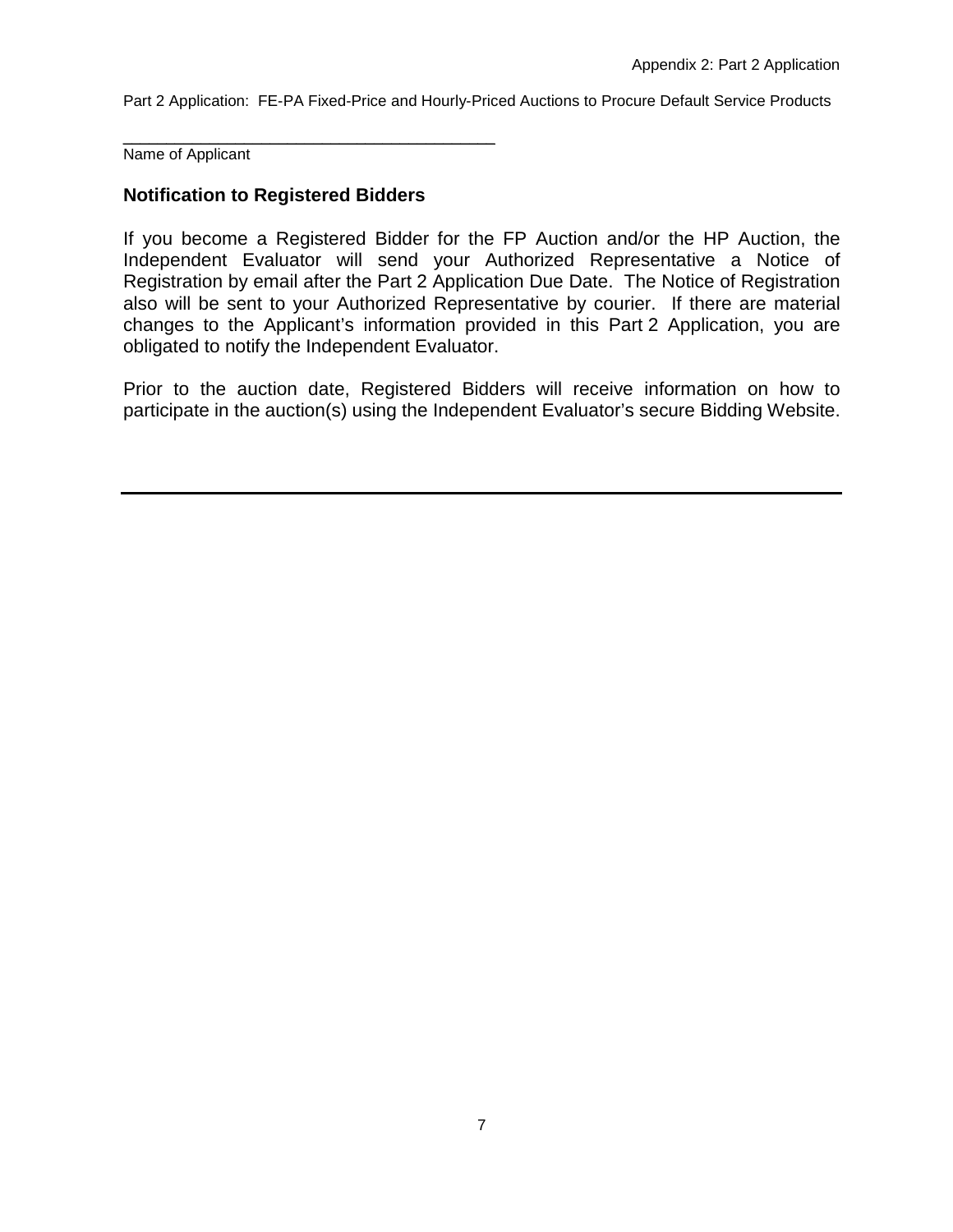\_\_\_\_\_\_\_\_\_\_\_\_\_\_\_\_\_\_\_\_\_\_\_\_\_\_\_\_\_\_\_\_\_\_\_\_\_\_\_\_\_\_\_ Name of Applicant

Please select one of the following. This application is for:

| The Fixed-Price Auction   |  |
|---------------------------|--|
| The Hourly-Priced Auction |  |
| <b>Both Auctions</b>      |  |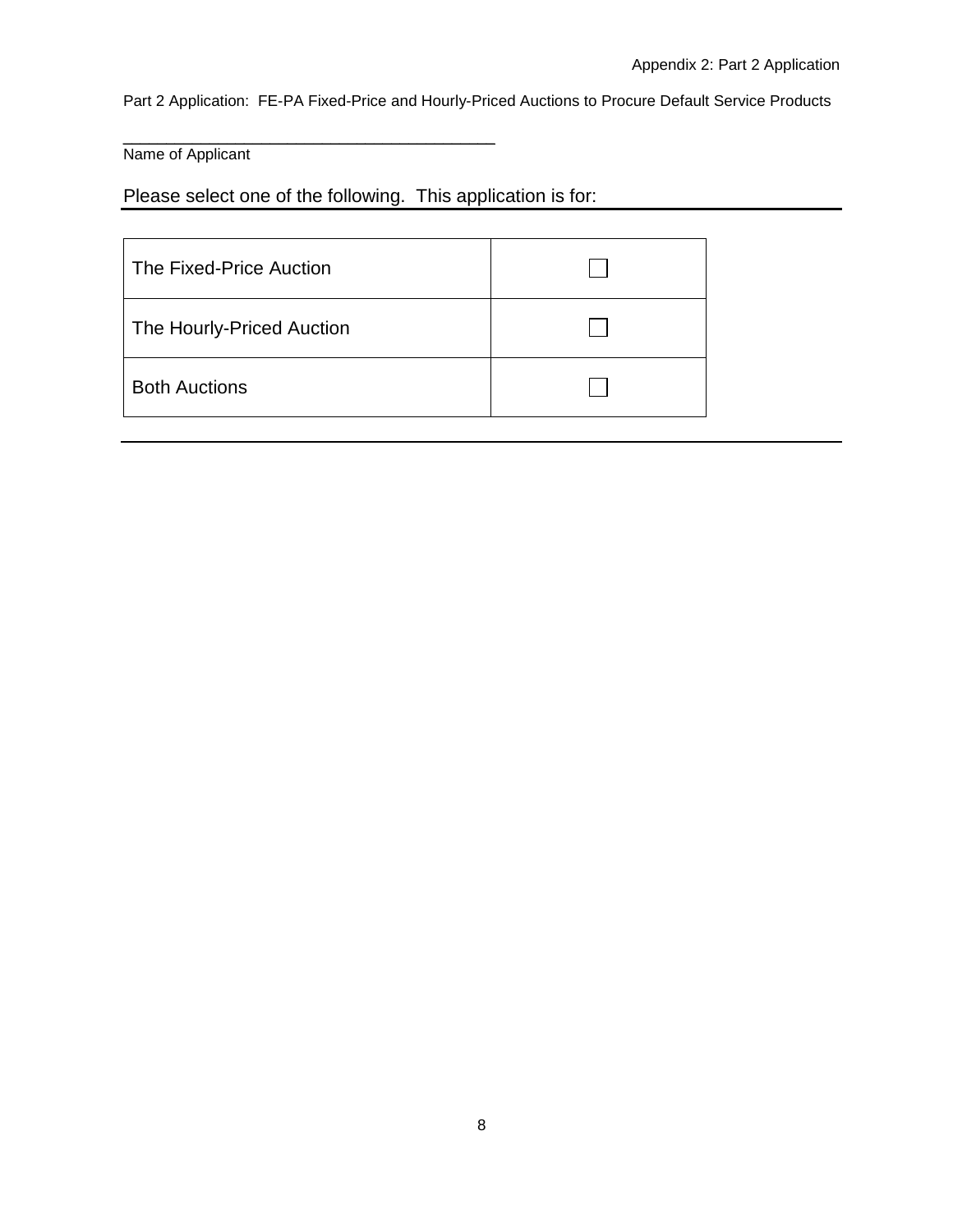#### Name of Applicant

#### **PART 2 APPLICATION FORMS**

#### **Applicant Information**

## **Name of Applicant (Company Name)**

\_\_\_\_\_\_\_\_\_\_\_\_\_\_\_\_\_\_\_\_\_\_\_\_\_\_\_\_\_\_\_\_\_\_\_\_\_\_\_\_\_\_\_

## **Authorized Representative's Contact Information**

| Last Name                       | Given Name(s) | Mr/Mrs/Ms/Dr/(other) |
|---------------------------------|---------------|----------------------|
| Title                           |               |                      |
| Street Address 1                |               |                      |
| Street Address 2                |               |                      |
| City                            | State         | Zip Code             |
| Cell Phone No.<br>Telephone No. | Fax No.       | <b>Email Address</b> |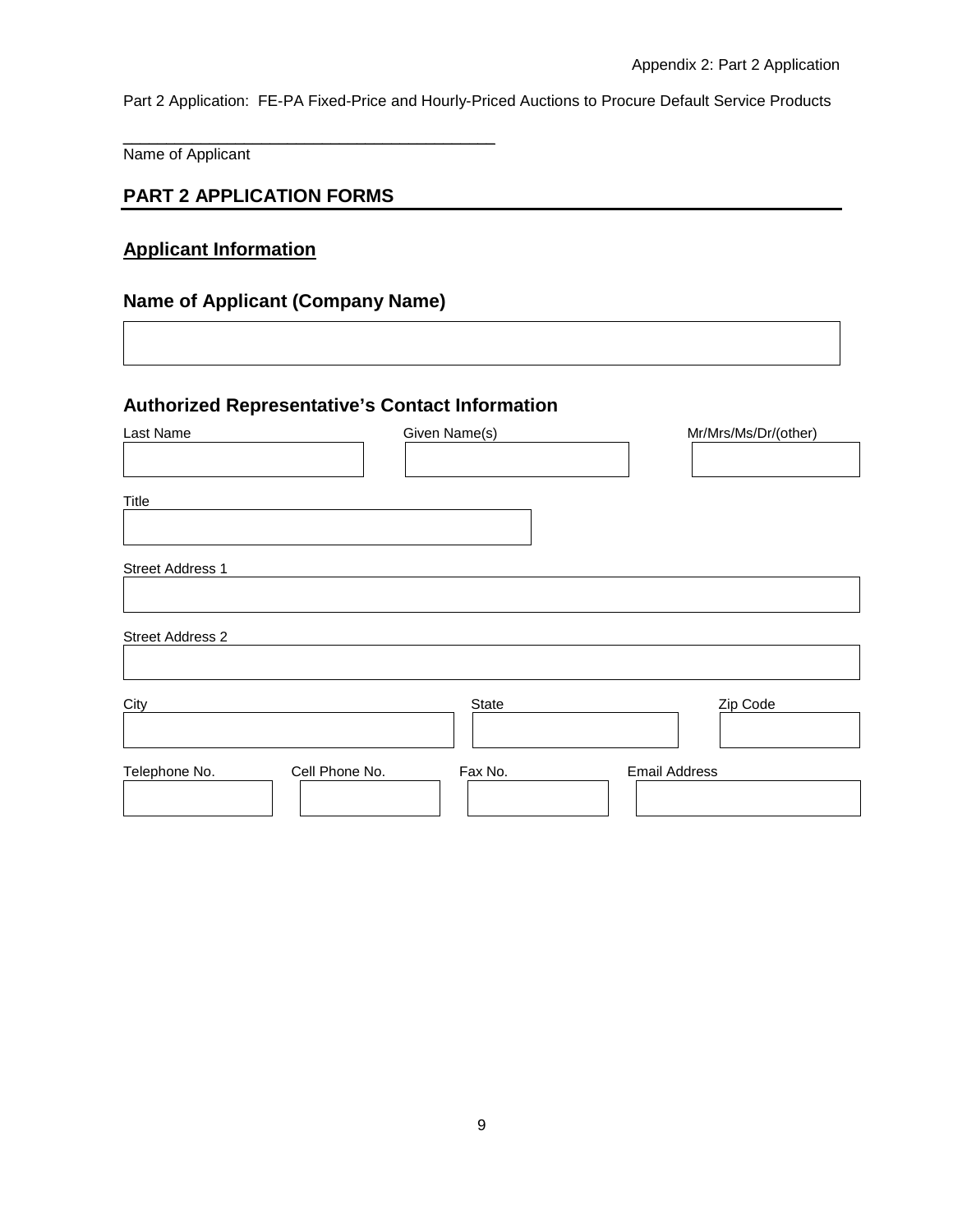#### Name of Applicant

#### **Delegate's Contact Information**

\_\_\_\_\_\_\_\_\_\_\_\_\_\_\_\_\_\_\_\_\_\_\_\_\_\_\_\_\_\_\_\_\_\_\_\_\_\_\_\_\_\_\_

| Last Name                       | Given Name(s) | Mr/Mrs/Ms/Dr/(other) |
|---------------------------------|---------------|----------------------|
| <b>Company Name</b>             |               | Title                |
| Street Address 1                |               |                      |
| Street Address 2                |               |                      |
| City                            | State         | Zip Code             |
| Cell Phone No.<br>Telephone No. | Fax No.       | <b>Email Address</b> |

**NOTE: The contact information for the Authorized Representative and Delegate in the Part 2 Application should be the same contact information that was provided in the Part 1 Application. Please email [fepaauction@crai.com](mailto:fepaauction@crai.com) if there are any changes to this information prior to the deadline for making changes as outlined in the section above, "Changes to Part 1 Application."**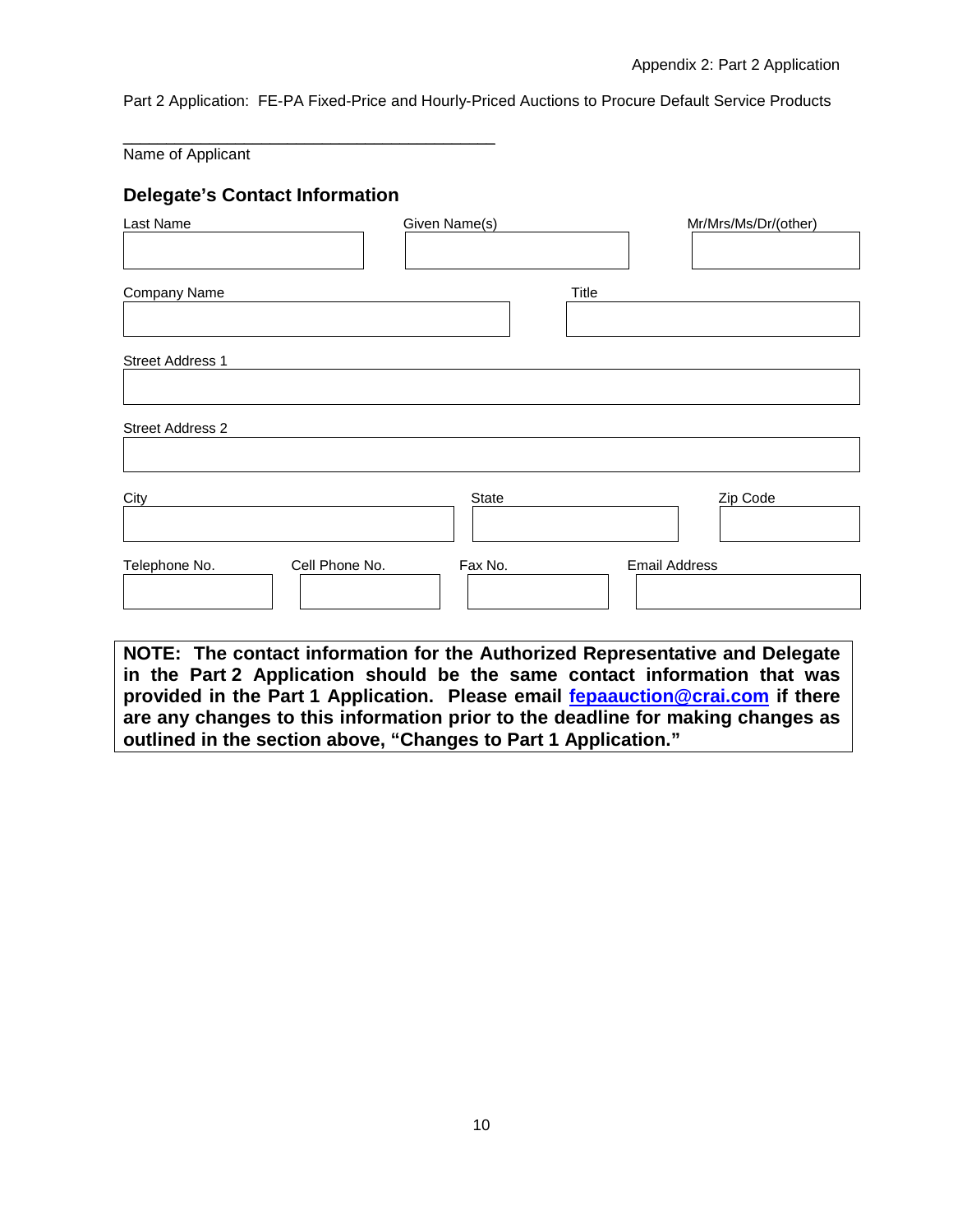\_\_\_\_\_\_\_\_\_\_\_\_\_\_\_\_\_\_\_\_\_\_\_\_\_\_\_\_\_\_\_\_\_\_\_\_\_\_\_\_\_\_\_ Name of Applicant

#### **Indicative Offers and Pre-Bid Security**

Provide your Indicative Offers in Table 1 and Table 2 below. For each auction that you are applying for, you will provide an Indicative Offer at the Minimum Starting Prices and you will provide an Indicative Offer at the Maximum Starting Prices for the products in the auction. For each auction, your Indicative Offer should be the maximum number of tranches that you would be willing to supply at the applicable starting prices subject to the limitations of any applicable load cap for the auction. In each auction itself, you are not required to bid the number of tranches in your Indicative Offer. However, your Initial Eligibility to bid in each auction will be determined by the total number of tranches across the products in your Indicative Offer at the Maximum Starting Prices for that auction.

For the FP Auction, you are required to submit Pre-Bid Security in the form of cash or a Pre-Bid Security Letter of Credit for an amount equal to \$250,000 multiplied by the total number of tranches in your Indicative Offer at the Maximum Starting Prices for the FP Auction.

For the HP Auction, you are required to submit Pre-Bid Security in the form of cash or a Pre-Bid Security Letter of Credit for an amount equal to \$250,000 multiplied by the total number of tranches in your Indicative Offer at the Maximum Starting Prices for the HP Auction.

If using a Pre-Bid Security Letter of Credit for your Pre-Bid Security, it should be in the form provided on the Information Website or as approved in modified form during the Part 1 Application process.

After completing Tables 1 and 2, complete Table 3 to include the amount of the cash deposit or Pre-Bid Security Letter of Credit that you are providing in support of this Part 2 Application.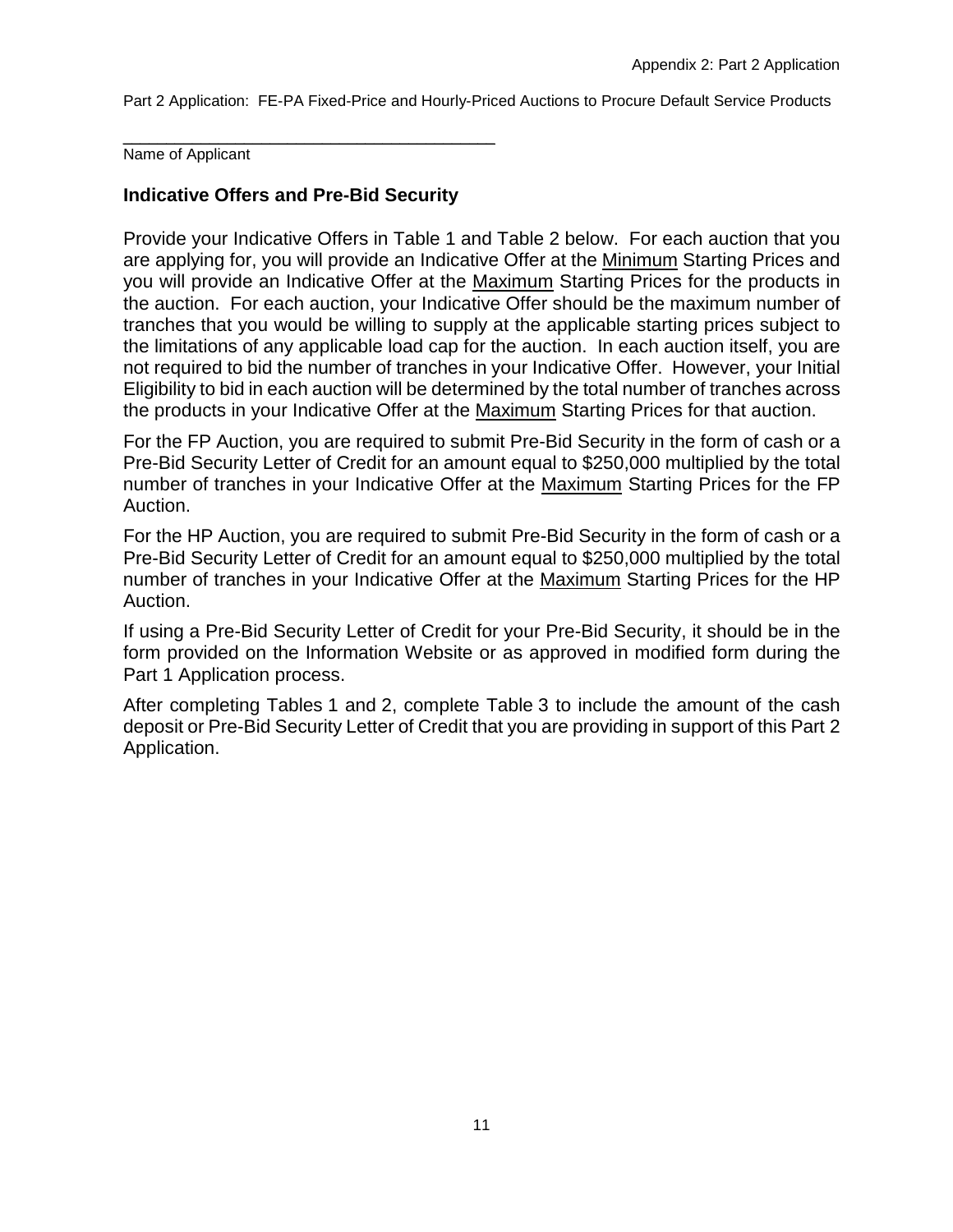#### Name of Applicant

#### **Table 1. Indicative Offer at Minimum Starting Prices (prices in \$/MWh)**

 $\overline{a}$ 

| <b>FP Auction</b>    | Met-Ed                   |                                      | <b>Penelec</b>           |                                      |                          | <b>Penn Power</b>                    | <b>West Penn</b>         |                                      |  |
|----------------------|--------------------------|--------------------------------------|--------------------------|--------------------------------------|--------------------------|--------------------------------------|--------------------------|--------------------------------------|--|
| <b>Product</b>       | Min<br>Starting<br>Price | Possible<br>Interest<br>(# tranches) | Min<br>Starting<br>Price | Possible<br>Interest<br>(# tranches) | Min<br>Starting<br>Price | Possible<br>Interest<br>(# tranches) | Min<br>Starting<br>Price | Possible<br>Interest<br>(# tranches) |  |
| Residential X-months |                          |                                      |                          |                                      |                          |                                      |                          |                                      |  |
| Commercial X-months  |                          |                                      |                          |                                      |                          |                                      |                          |                                      |  |

Enter Your Indicative Offer for the FP Auction at the Minimum Starting Prices:

| <-- Does |
|----------|
| the sum  |

not need to be the sum of the tranches above at the Minimum Starting Prices. This can be less than of the tranches at the Minimum Starting Prices across the products.

| <b>HP Auction</b>   | Met-Ed                   |                                      | <b>Penelec</b>           |                                      | <b>Penn Power</b>        |                                      |  | <b>West Penn</b>         |                                      |  |
|---------------------|--------------------------|--------------------------------------|--------------------------|--------------------------------------|--------------------------|--------------------------------------|--|--------------------------|--------------------------------------|--|
| <b>Product</b>      | Min<br>Starting<br>Price | Possible<br>Interest<br>(# tranches) | Min<br>Starting<br>Price | Possible<br>Interest<br>(# tranches) | Min<br>Starting<br>Price | Possible<br>Interest<br>(# tranches) |  | Min<br>Starting<br>Price | Possible<br>Interest<br>(# tranches) |  |
| Industrial X-months |                          |                                      |                          |                                      |                          |                                      |  |                          |                                      |  |

Enter Your Indicative Offer for the HP Auction at the Minimum Starting Prices:

<-- Does not need to be the sum of the tranches above at the Minimum Starting Prices. This can be less than the sum of the tranches at the Minimum Starting Prices across the products.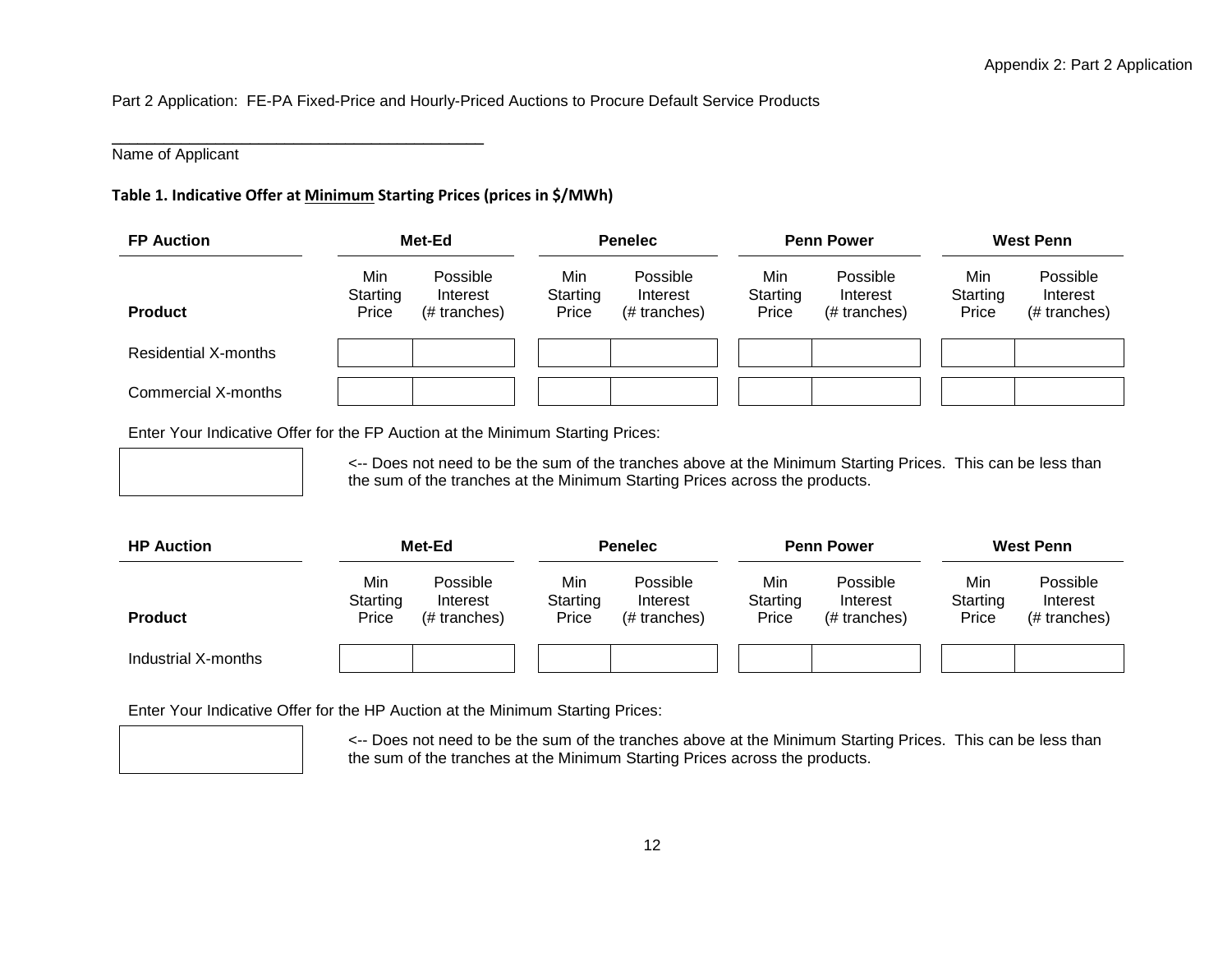Name of Applicant

#### **Table 2. Indicative Offer at Maximum Starting Prices (prices in \$/MWh)**

 $\overline{a}$ 

| <b>FP Auction</b><br>Met-Ed |                          | <b>Penelec</b>                       |                          |                                      | <b>Penn Power</b>        | <b>West Penn</b>                     |                          |                                      |
|-----------------------------|--------------------------|--------------------------------------|--------------------------|--------------------------------------|--------------------------|--------------------------------------|--------------------------|--------------------------------------|
| <b>Product</b>              | Max<br>Starting<br>Price | Possible<br>Interest<br>(# tranches) | Max<br>Starting<br>Price | Possible<br>Interest<br>(# tranches) | Max<br>Starting<br>Price | Possible<br>Interest<br>(# tranches) | Max<br>Starting<br>Price | Possible<br>Interest<br>(# tranches) |
| Residential X-months        |                          |                                      |                          |                                      |                          |                                      |                          |                                      |
| Commercial X-months         |                          |                                      |                          |                                      |                          |                                      |                          |                                      |

In Box [A] Enter Your Indicative Offer for the FP Auction at the Maximum Starting Prices:

[A] <-- Does not need to be the sum of the tranches above at the Maximum Starting Prices. This can be less than the sum of the tranches at the Maximum Starting Prices across the products.

| <b>HP Auction</b>   | Met-Ed                   |                                      | <b>Penelec</b>           |                                      |                          | <b>Penn Power</b>                    | <b>West Penn</b>         |                                      |  |
|---------------------|--------------------------|--------------------------------------|--------------------------|--------------------------------------|--------------------------|--------------------------------------|--------------------------|--------------------------------------|--|
| <b>Product</b>      | Max<br>Starting<br>Price | Possible<br>Interest<br>(# tranches) | Max<br>Starting<br>Price | Possible<br>Interest<br>(# tranches) | Max<br>Starting<br>Price | Possible<br>Interest<br>(# tranches) | Max<br>Starting<br>Price | Possible<br>Interest<br>(# tranches) |  |
| Industrial X-months |                          |                                      |                          |                                      |                          |                                      |                          |                                      |  |

In Box [B] Enter Your Indicative Offer for the HP Auction at the Maximum Starting Prices:



[B] <-- Does not need to be the sum of the tranches above at the Maximum Starting Prices. This can be less than the sum of the tranches at the Maximum Starting Prices across the products.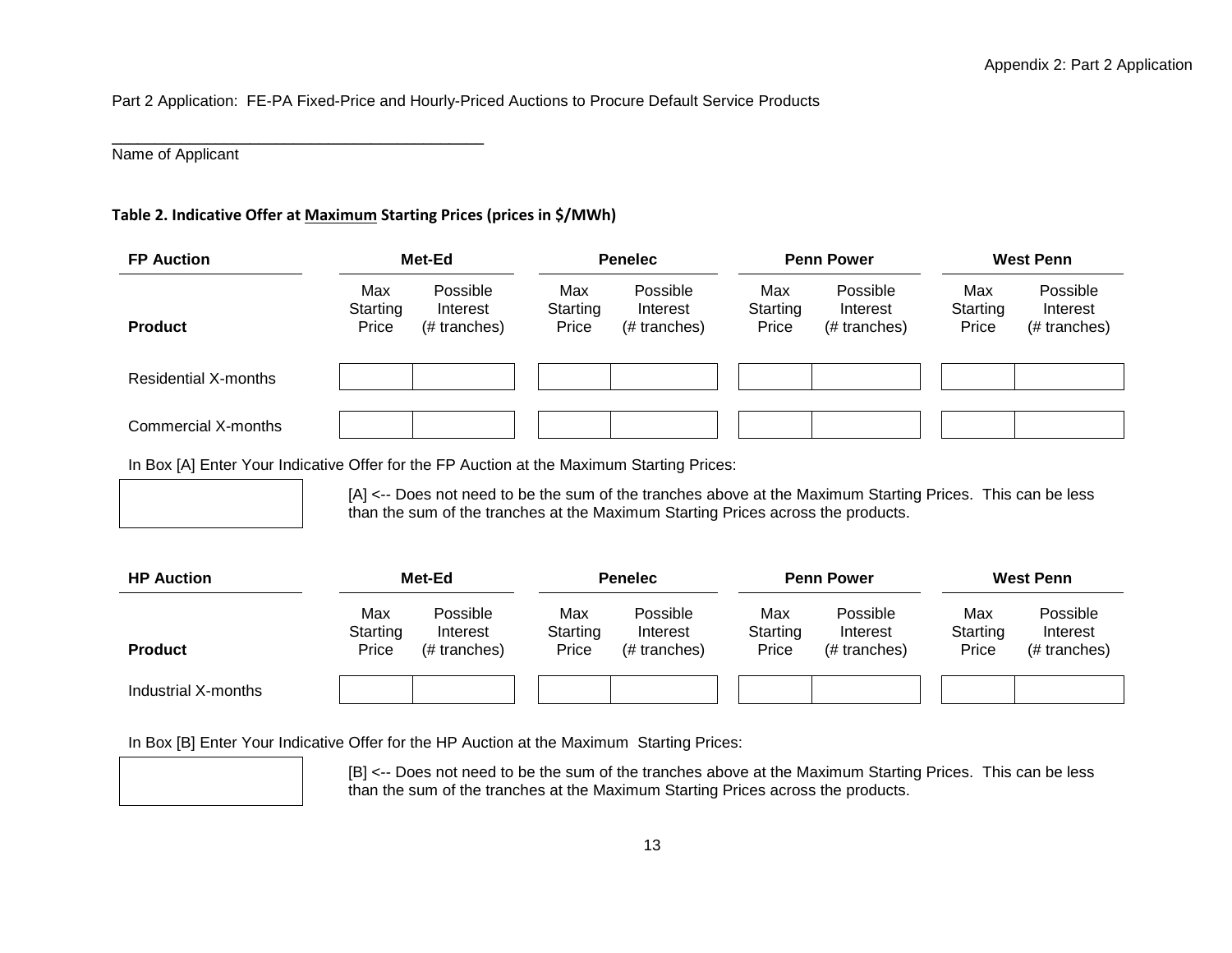Name of Applicant

In the following table, indicate the amount of cash deposit or the amount of the Pre-Bid Security Letter of Credit that you are using as your Pre-Bid Security. This amount must be equal to \$250,000 multiplied by your Indicative Offer in box [A], plus \$250,000 multiplied by your Indicative Offer in box [B] in Table 2 above.

#### **Table 3. Pre-Bid Security Amount**

\$ Cash

\$ Pre-Bid Security Letter of Credit

 $\overline{a}$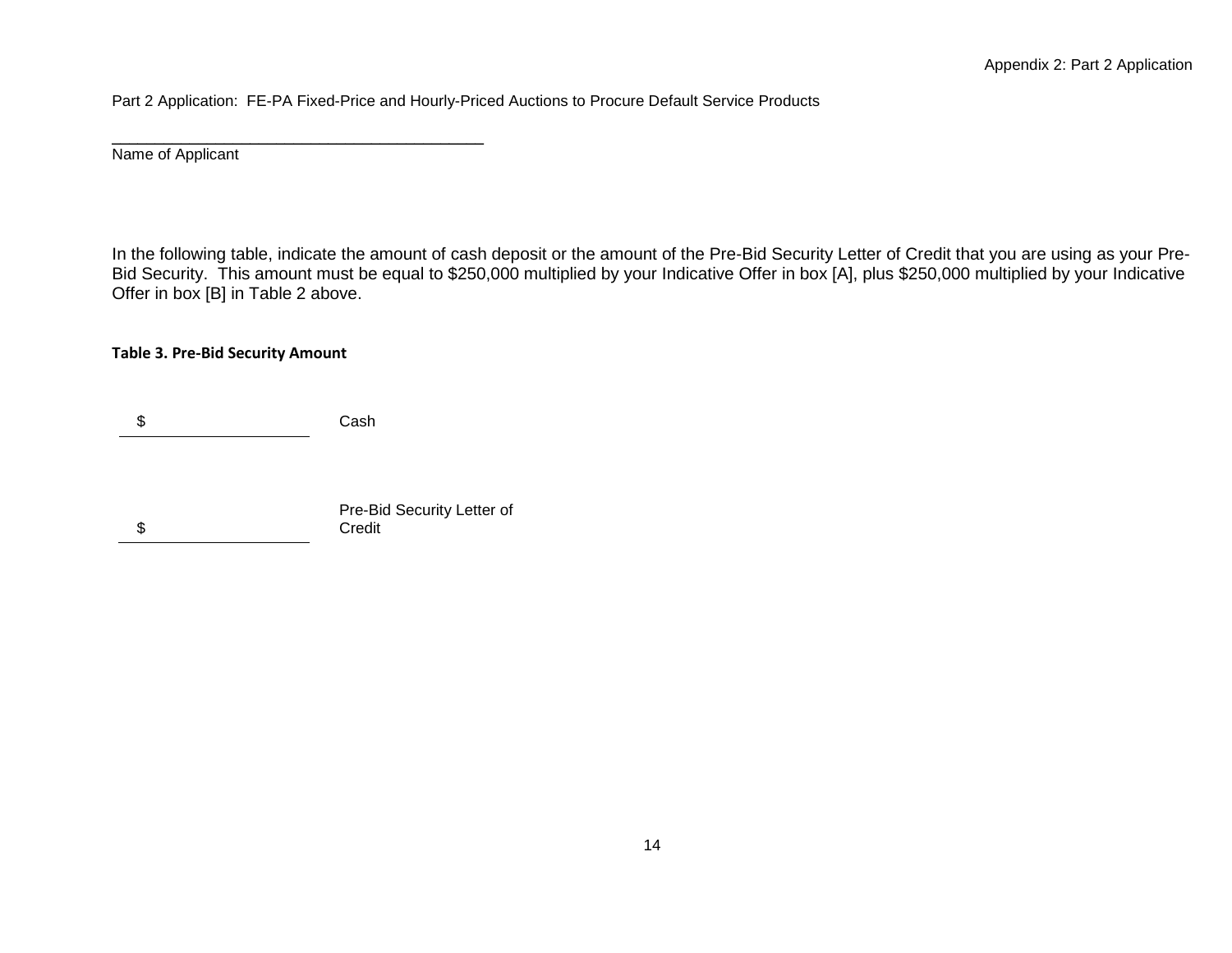\_\_\_\_\_\_\_\_\_\_\_\_\_\_\_\_\_\_\_\_\_\_\_\_\_\_\_\_\_\_\_\_\_\_\_\_\_\_\_\_\_\_\_ Name of Applicant

If you are submitting a Pre-Bid Security Letter of Credit, in the space below please provide instructions for returning the Pre-Bid Security Letter of Credit once it can be cancelled.

If you are submitting a cash deposit, you must attach a copy of your W9 (for tax ID) and a copy of your banking information on your company's letterhead, signed and dated. Furthermore, in the space below, please provide wiring instructions for returning your cash deposit.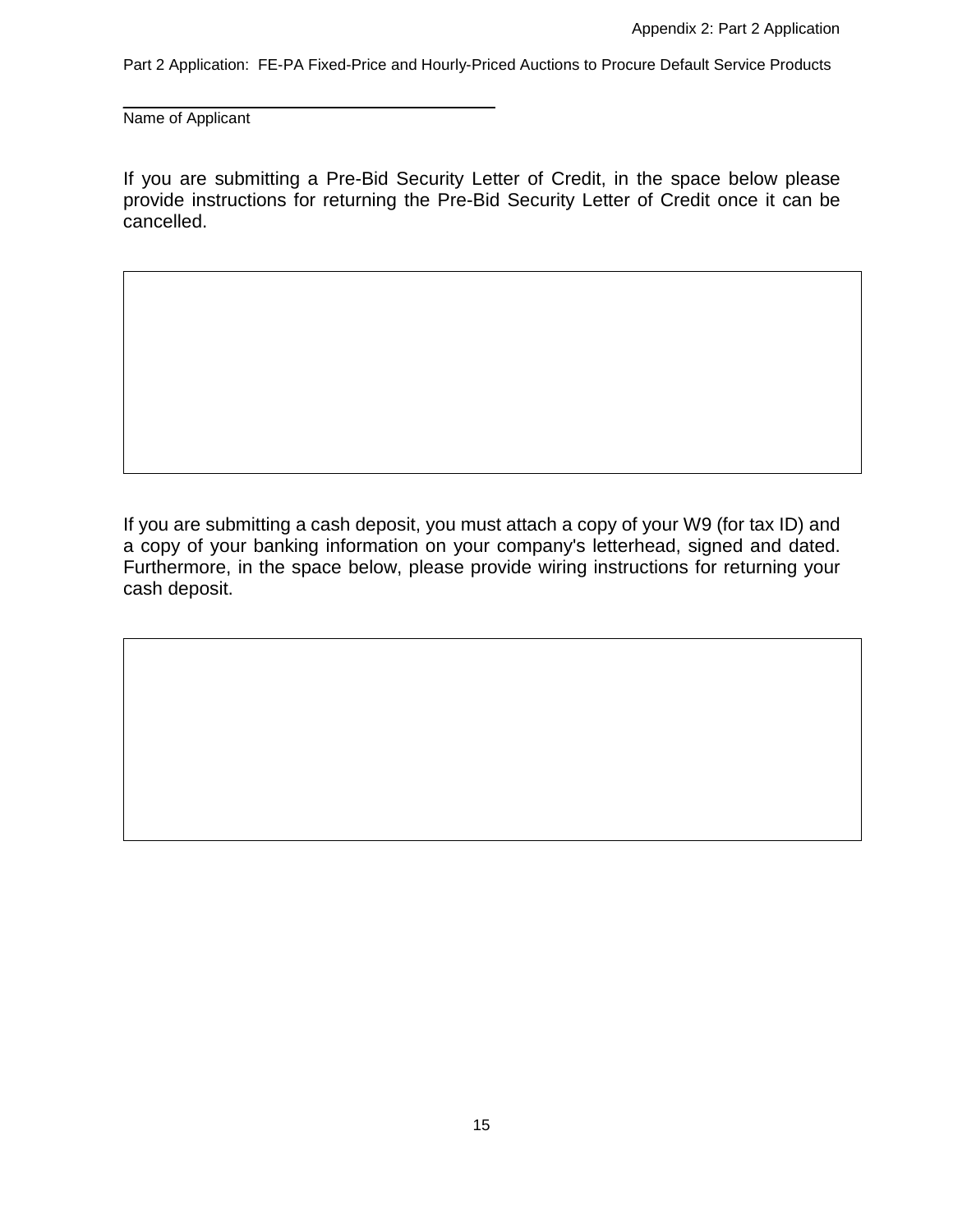\_\_\_\_\_\_\_\_\_\_\_\_\_\_\_\_\_\_\_\_\_\_\_\_\_\_\_\_\_\_\_\_\_\_\_\_\_\_\_\_\_\_\_ Name of Applicant

#### **Certifications by Authorized Representative**

Please consult the list of Qualified Bidders for the FP Auction and/or the list of Qualified Bidders for the HP Auction provided to you upon qualification. The following certifications are those contained in the "Association and Confidential Information Rules" of the Bidding Rules. Please consult the criteria for associations and the definition of Confidential Information in the Bidding Rules.

Please make the following certifications. All Qualified Bidders, including each party to a Bidding Consortium, Bidding Agreement or Joint Venture for the purpose of bidding in the FP Auction and/or the HP Auction, must make these certifications. The following certifications (1) to (8) will apply from the time of qualification until the results of the Default Service Auctions, are finalized. Completion of the following certifications also signifies your acknowledgement that you do not know of or cannot reasonably anticipate, at the time of this Part 2 Application, any events that might cause these certifications to become untrue during the period to which each certification applies. If you cannot make one or more of these certifications, please disclose the necessary information to explain why you cannot make these certifications.

(1) Please certify that you are not associated with another Qualified Bidder according to the criteria as defined in the Bidding Rules.

Signature of Authorized Representative **Date** 

If unable to make certification (1) requested above, please identify the Qualified Bidder(s) in the FP Auction and/or the HP Auction, with whom you are associated along with the nature of the association.

**\_\_\_\_\_\_\_\_\_\_\_\_\_\_\_\_\_\_\_\_\_\_\_\_\_\_\_\_\_\_\_\_\_\_\_\_\_** \_\_\_\_\_\_\_\_\_\_\_\_\_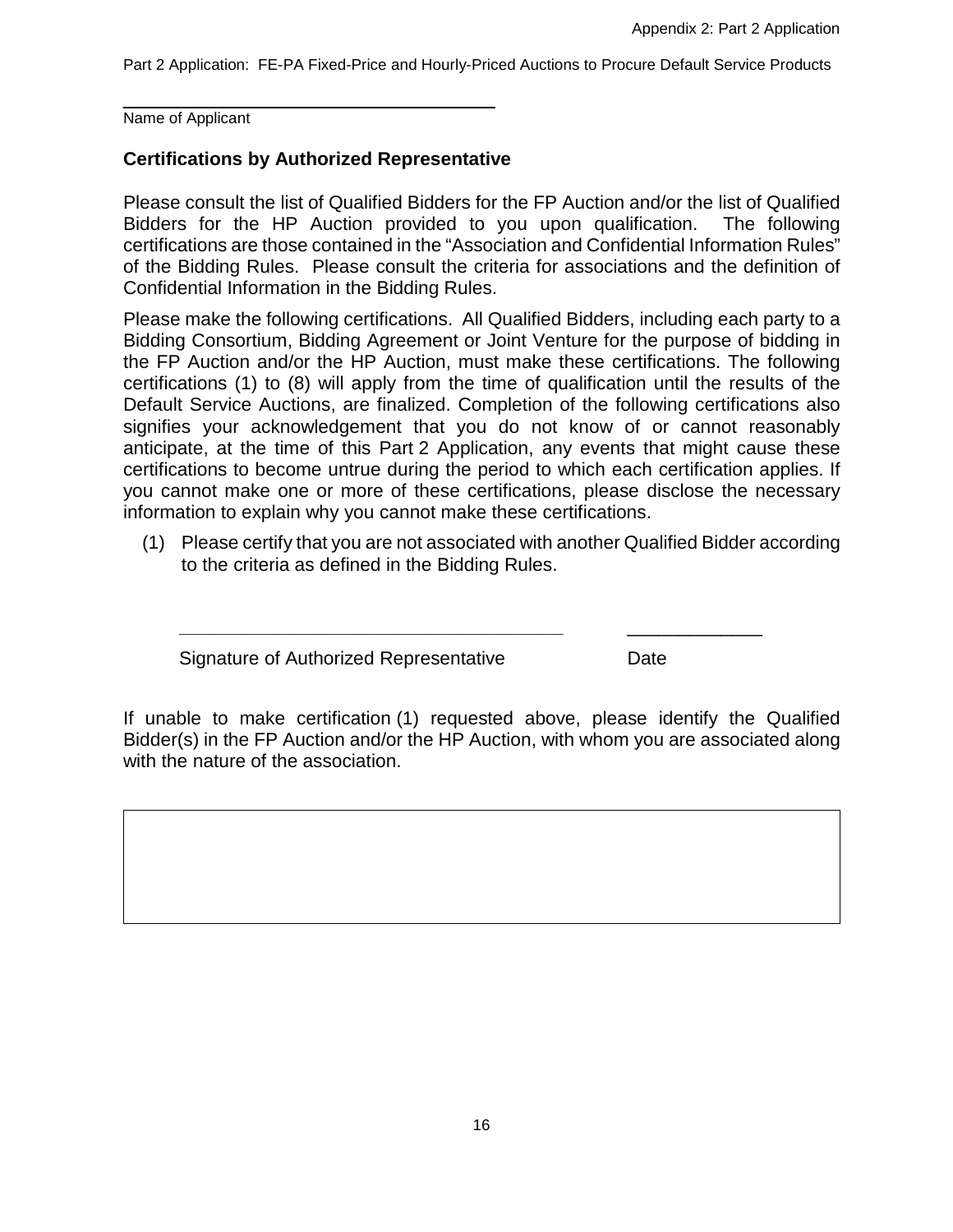\_\_\_\_\_\_\_\_\_\_\_\_\_\_\_\_\_\_\_\_\_\_\_\_\_\_\_\_\_\_\_\_\_\_\_\_\_\_\_\_\_\_\_ Name of Applicant

(2) Please certify that, other than parties explicitly named in Section 1.11 of your Part 1 Application as parties with whom you have entered into a Bidding Agreement, Joint Venture, Bidding Consortium, or other arrangement pertaining to bidding in the FP Auction and/or the HP Auction, you have not entered into any agreement with another Qualified Bidder, directly or indirectly, regarding bids in the FP Auction and/or the HP Auction, including, but not limited to, the amount to bid at certain prices, and when or at what prices bids are to be withdrawn.

**\_\_\_\_\_\_\_\_\_\_\_\_\_\_\_\_\_\_\_\_\_\_\_\_\_\_\_\_\_\_\_\_\_\_\_\_\_** \_\_\_\_\_\_\_\_\_\_\_\_\_

Signature of Authorized Representative **Date** 

(3) Please certify that any person who will be advising or assisting you with bidding strategy in the FP Auction and/or the HP Auction, with estimation of the value of tranches, or with the estimation of the risks associated with serving Default Service Load (an **advisor**), will either (i) not provide any similar advice or assistance to any other Qualified Bidder; or (ii) if such person will provide similar advice or assistance to another Qualified Bidder, or if such person will be privy to Confidential Information relative to any other Qualified Bidder's bidding strategy, that appropriate protections have been put into place to ensure that the advisor does not serve as a conduit of information among, or as a coordinator of the bidding strategies of, multiple bidders, and please describe such appropriate protections in the space below.

Signature of Authorized Representative **Date** 

If unable to make certification (3) requested above, please name the advisor(s) and the Qualified Bidder(s) concerned.

**\_\_\_\_\_\_\_\_\_\_\_\_\_\_\_\_\_\_\_\_\_\_\_\_\_\_\_\_\_\_\_\_\_\_\_\_\_** \_\_\_\_\_\_\_\_\_\_\_\_\_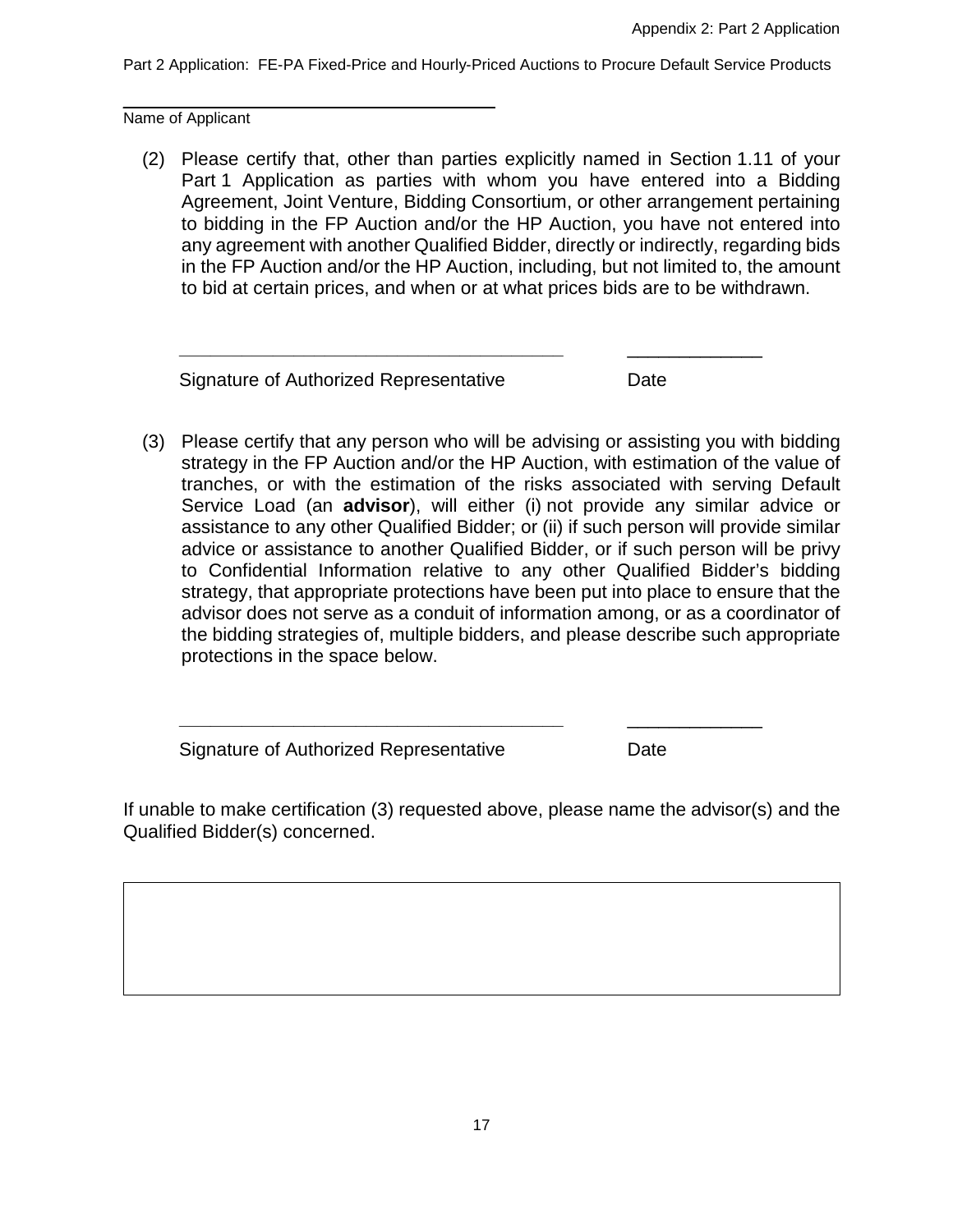\_\_\_\_\_\_\_\_\_\_\_\_\_\_\_\_\_\_\_\_\_\_\_\_\_\_\_\_\_\_\_\_\_\_\_\_\_\_\_\_\_\_\_ Name of Applicant

(4) Please certify that you are not a party to any contract for the purchase of power that might be used as a source of supply for Default Service, and that (i) would require the disclosure of any Confidential Information (Confidential Information relative to the bidding strategy or Confidential Information regarding the FP Auction and/or the HP Auction) to the counterparty under such a contract; or (ii) that would require the disclosure of any Confidential Information (Confidential Information relative to the bidding strategy or Confidential Information regarding the FP Auction and/or the HP Auction) to any other party; or (iii) that would provide instructions, direct financial incentives, or other inducements for the Bidder to act in a way determined by the counterparty in the agreement and/or in concert with any other Bidder in the FP Auction and/or the HP Auction. Notwithstanding the above, you may, during negotiations prior to the FP Auction and/or the HP Auction for contractual arrangements for power to serve Default Service Load were you to be a winner at the FP Auction and/or the HP Auction, discuss with the counterparty to such arrangements the nature of the standard products to be purchased, the volume, and the price at which you are willing to buy these products, so long as such arrangements do not result in violation of (i), (ii) or (iii) above.

Signature of Authorized Representative **Date** 

If unable to make certification (4) requested above please disclose the contractual terms that prevent you from making the certification. Please identify the counterparty and if applicable, the party to whom information disclosure must be made under the terms of the contract.

**\_\_\_\_\_\_\_\_\_\_\_\_\_\_\_\_\_\_\_\_\_\_\_\_\_\_\_\_\_\_\_\_\_\_\_\_\_** \_\_\_\_\_\_\_\_\_\_\_\_\_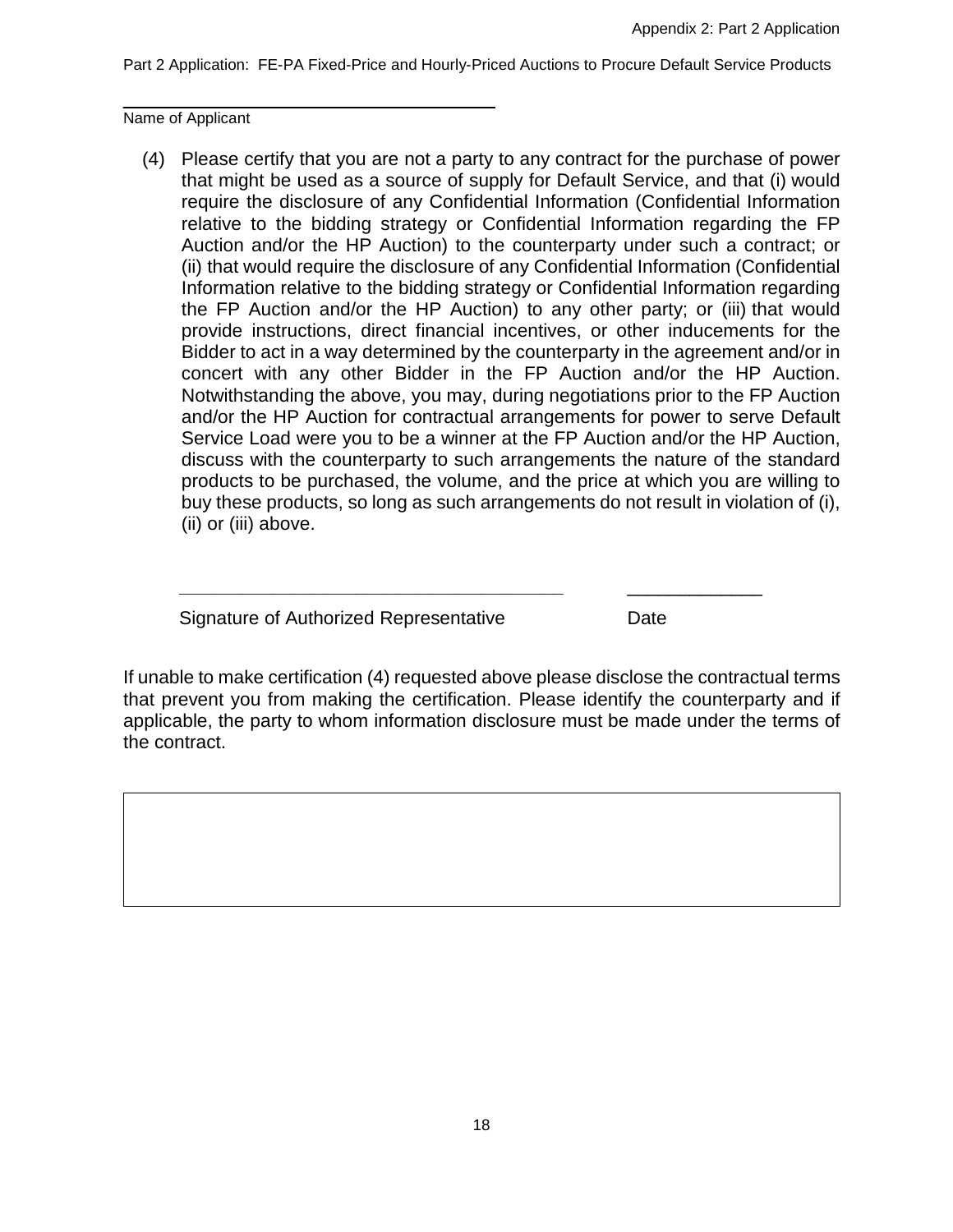\_\_\_\_\_\_\_\_\_\_\_\_\_\_\_\_\_\_\_\_\_\_\_\_\_\_\_\_\_\_\_\_\_\_\_\_\_\_\_\_\_\_\_ Name of Applicant

(5) Please certify that you do not have any knowledge of Confidential Information that is relevant to the bidding strategy of any other Qualified Bidder.

Signature of Authorized Representative **Date** 

If unable to make certification (5) requested above please name the other Qualified Bidder(s) and the nature of the Confidential Information

**\_\_\_\_\_\_\_\_\_\_\_\_\_\_\_\_\_\_\_\_\_\_\_\_\_\_\_\_\_\_\_\_\_\_\_\_\_** \_\_\_\_\_\_\_\_\_\_\_\_\_

(6) Please certify that you will not disclose Confidential Information relative to your bidding strategy except to bidders that were explicitly named in your Part 1 Application as parties with whom you have entered into a Bidding Agreement, Joint Venture, or Bidding Consortium, or other arrangement pertaining to bidding in the FP Auction and/or the HP Auction, Bidders with which you are associated as disclosed through certification (1), to your advisors, and to your financial institution.

**\_\_\_\_\_\_\_\_\_\_\_\_\_\_\_\_\_\_\_\_\_\_\_\_\_\_\_\_\_\_\_\_\_\_\_\_\_** \_\_\_\_\_\_\_\_\_\_\_\_\_

Signature of Authorized Representative **Date** 

If unable to make certification (6) requested above, please explain.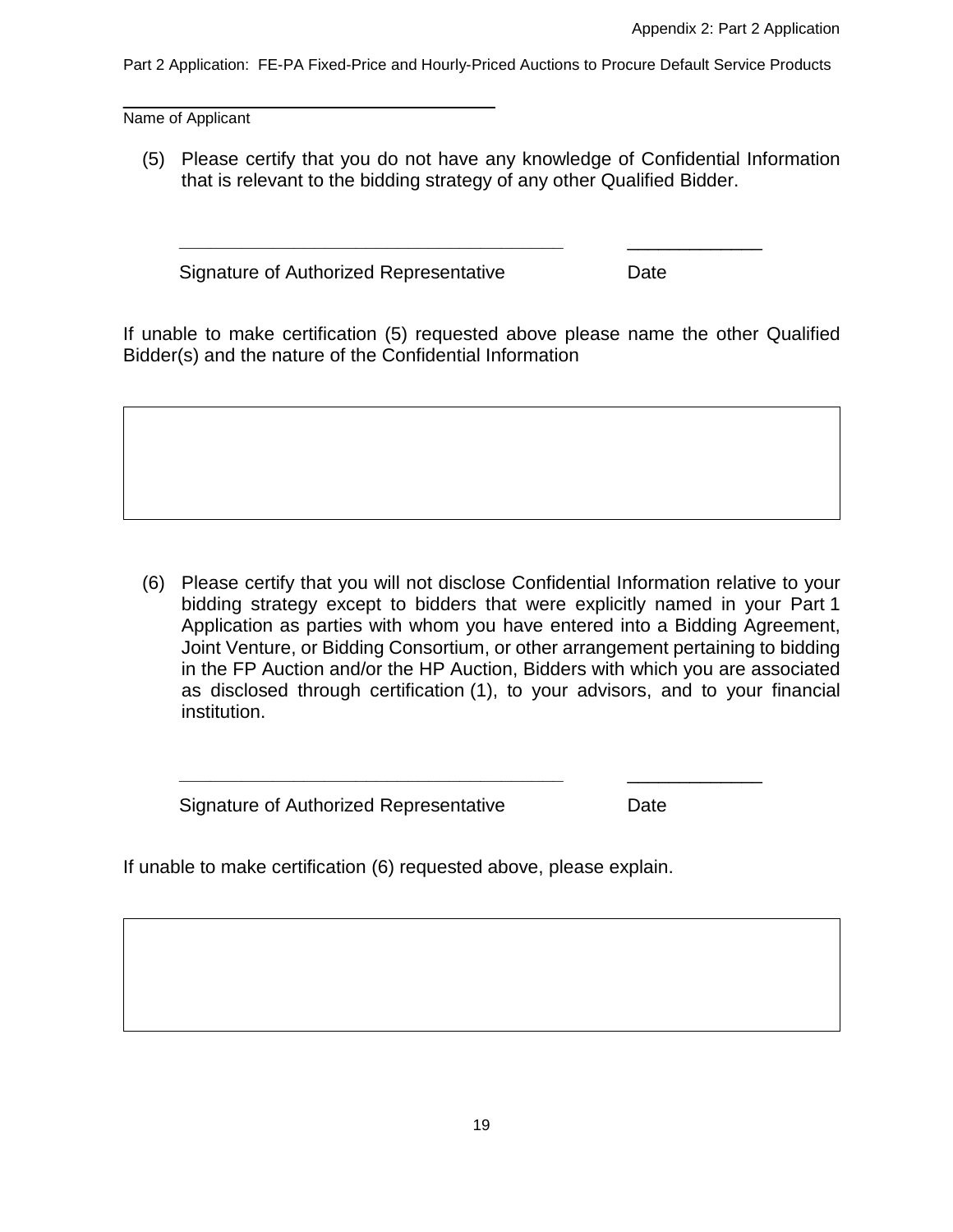\_\_\_\_\_\_\_\_\_\_\_\_\_\_\_\_\_\_\_\_\_\_\_\_\_\_\_\_\_\_\_\_\_\_\_\_\_\_\_\_\_\_\_ Name of Applicant

(7) Please certify that, other than entities with which you are affiliated and other than bidders with which you have entered a Bidding Agreement, or Joint Venture, or Bidding Consortium, or other arrangement pertaining to the FP Auction and/or the HP Auction, no party has agreed to defray any of the costs of participating in the FP Auction and/or the HP Auction, including the cost of preparing the bid, the cost of any financial guarantees, the cost to be paid upon winning a tranche, and any other participation cost.

**\_\_\_\_\_\_\_\_\_\_\_\_\_\_\_\_\_\_\_\_\_\_\_\_\_\_\_\_\_\_\_\_\_\_\_\_\_** \_\_\_\_\_\_\_\_\_\_\_\_\_

Signature of Authorized Representative Date

If unable to make certification (7) requested above, please explain.

(8) Please certify your agreement that the submission of any bid in the FP Auction and/or the HP Auction creates a binding and irrevocable offer to provide service under the terms set forth in the SMA and that a binding and enforceable contract to provide service with respect to the number of tranches for which you were a winner in the FP Auction and/or the HP Auction shall arise under the SMA. Please note that failure to execute the SMA within three (3) Business Days following the date of the Commission's approval of the auction results may result in the forfeiture of the Pre-Bid Security Letter of Credit.

**\_\_\_\_\_\_\_\_\_\_\_\_\_\_\_\_\_\_\_\_\_\_\_\_\_\_\_\_\_\_\_\_\_\_\_\_\_** \_\_\_\_\_\_\_\_\_\_\_\_\_

Signature of Authorized Representative **Date** 

If unable to make certification (8) requested above, please explain.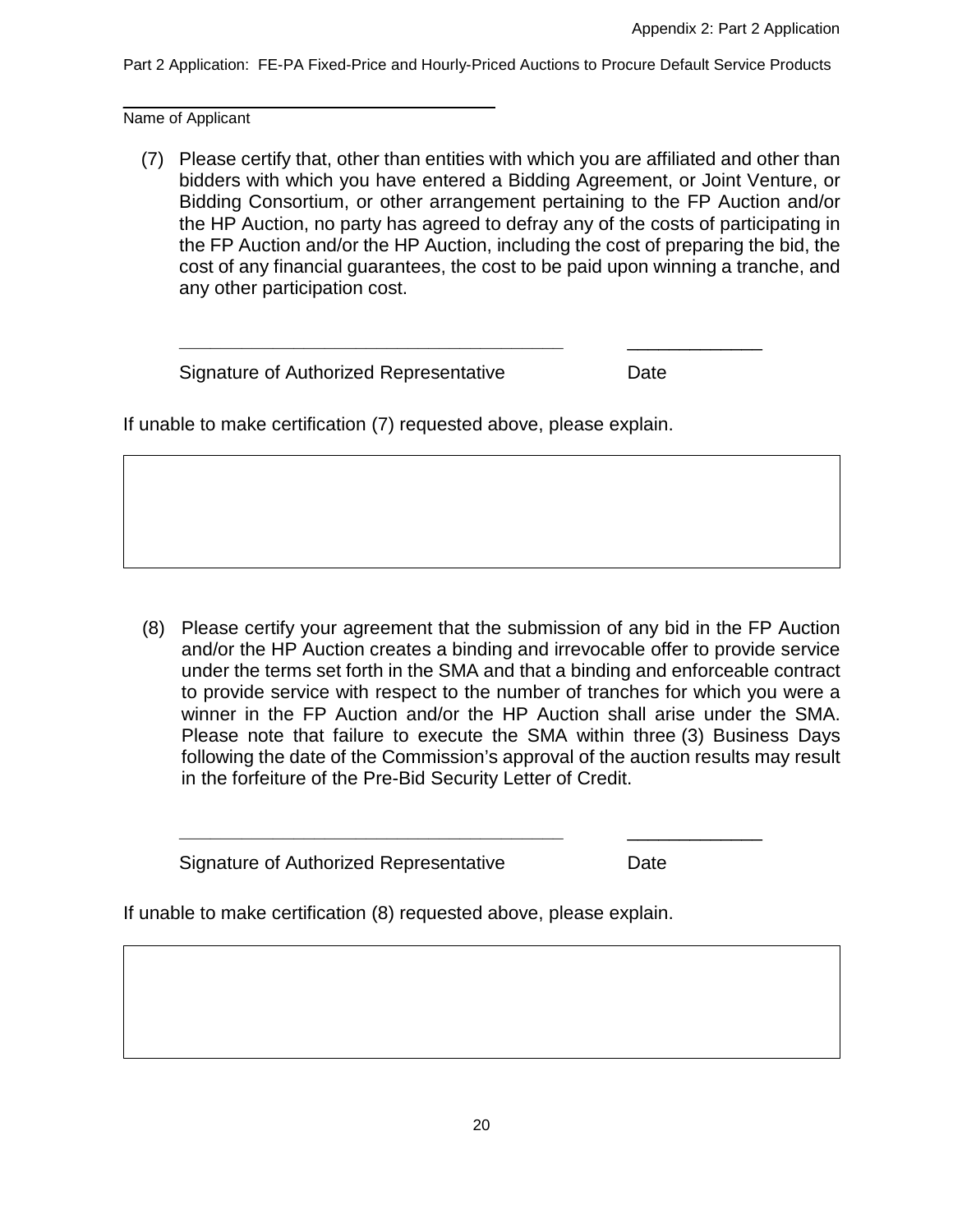Name of Applicant

#### **The following certifications (9), (10) and (11) will apply from the date on which you make the certifications.**

(9) Please certify that if you are registered to participate in the FP Auction and/or the HP Auction, you will not disclose at any time information regarding the Initial Eligibility in the FP Auction and/or the HP Auction or the list of Registered Bidders, including the number of Registered Bidders, the identity of any one or all entities that have been registered, or the fact that an entity has not been registered for participation in the FP Auction and/or the HP Auction.

Signature of Authorized Representative Date

\_\_\_\_\_\_\_\_\_\_\_\_\_\_\_\_\_\_\_\_\_\_\_\_\_\_\_\_\_\_\_\_\_\_\_\_\_\_\_\_\_\_\_

(10) Please certify that you will not disclose any Confidential Information regarding the FP Auction and/or the HP Auction to any party except your advisors and Bidders with which you are associated as disclosed in certification (1).

**\_\_\_\_\_\_\_\_\_\_\_\_\_\_\_\_\_\_\_\_\_\_\_\_\_\_\_\_\_\_\_\_\_\_\_\_\_** \_\_\_\_\_\_\_\_\_\_\_\_\_

**\_\_\_\_\_\_\_\_\_\_\_\_\_\_\_\_\_\_\_\_\_\_\_\_\_\_\_\_\_\_\_\_\_\_\_\_\_** \_\_\_\_\_\_\_\_\_\_\_\_\_

Signature of Authorized Representative **Date** 

If unable to make certification (10) requested above, please explain.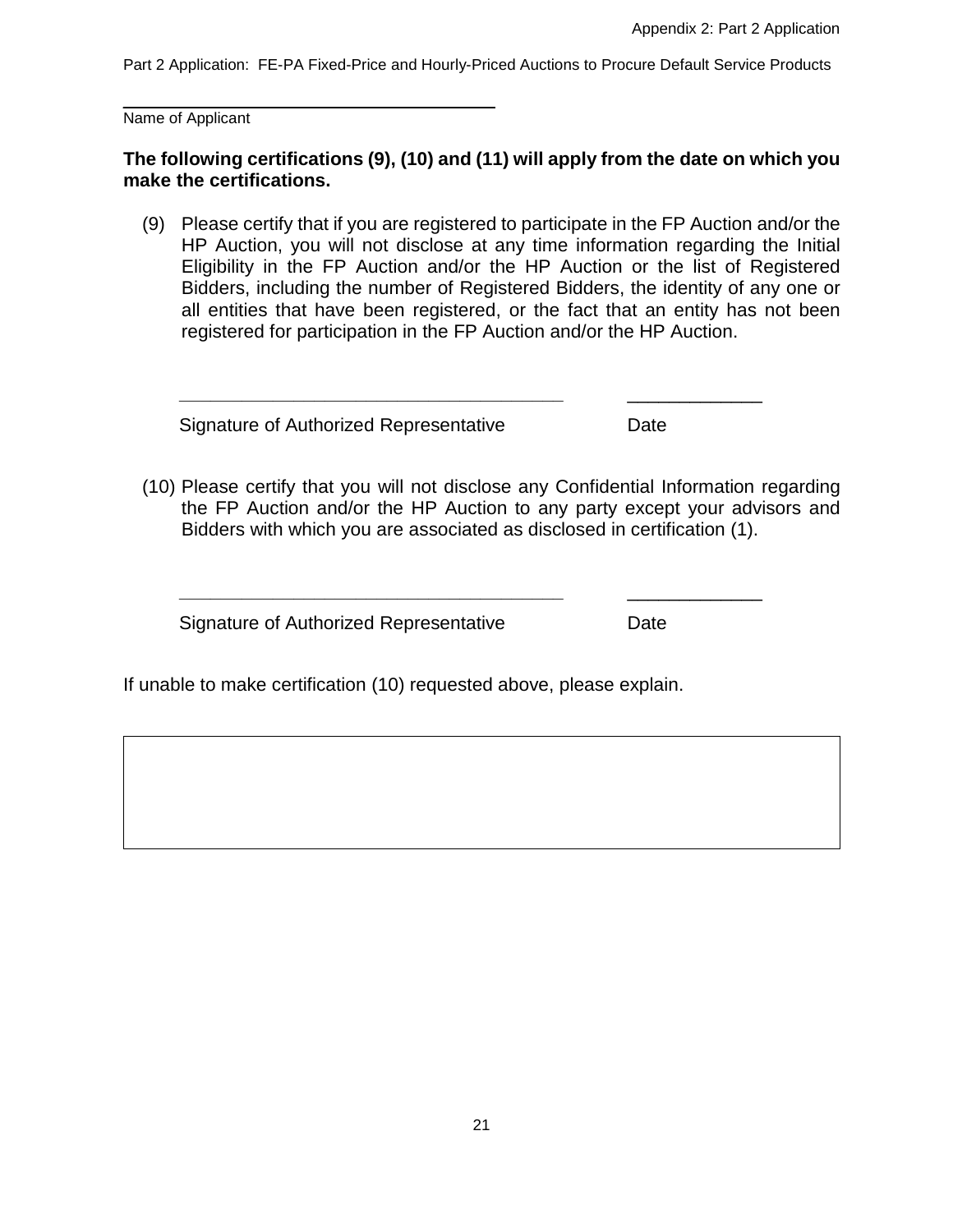\_\_\_\_\_\_\_\_\_\_\_\_\_\_\_\_\_\_\_\_\_\_\_\_\_\_\_\_\_\_\_\_\_\_\_\_\_\_\_\_\_\_\_ Name of Applicant

(11) Please certify that you will continue to abide by your prior confidentiality certifications. You will not disclose any Confidential Information regarding the FP Auction and/or the HP Auction to any party except to your advisor and Bidders with which you are associated. Please certify that you will destroy all documents, written or electronic, provided by the Independent Evaluator that contain Confidential Information regarding the FP Auction and/or the HP Auction within five (5) days of the close of the bidding, or earlier if so instructed by the Independent Evaluator

**\_\_\_\_\_\_\_\_\_\_\_\_\_\_\_\_\_\_\_\_\_\_\_\_\_\_\_\_\_\_\_\_\_\_\_\_\_** \_\_\_\_\_\_\_\_\_\_\_\_\_

Signature of Authorized Representative **Date** 

If unable to make certification (11) requested above, please explain.

#### **Ongoing Obligations**

Please note that all obligations, terms and conditions set forth in the Bidding Rules and SMA remain in effect and apply to the certifications made herein, including but not limited to the following:

• Section 4.2.3 of the Bidding Rules - Sanctions may be imposed on a Bidder for failing to abide by any of the certifications that it will have made in its Part 1 and Part 2 Applications. Such sanctions can include, but are not limited to, termination of the SMA, loss of all rights to provide supply for the Companies to serve any load won by such bidder, forfeiture of financial guarantees and other fees posted or paid, prosecution under applicable state and federal laws, debarment from participation in future solicitations, and other sanctions that may be appropriate.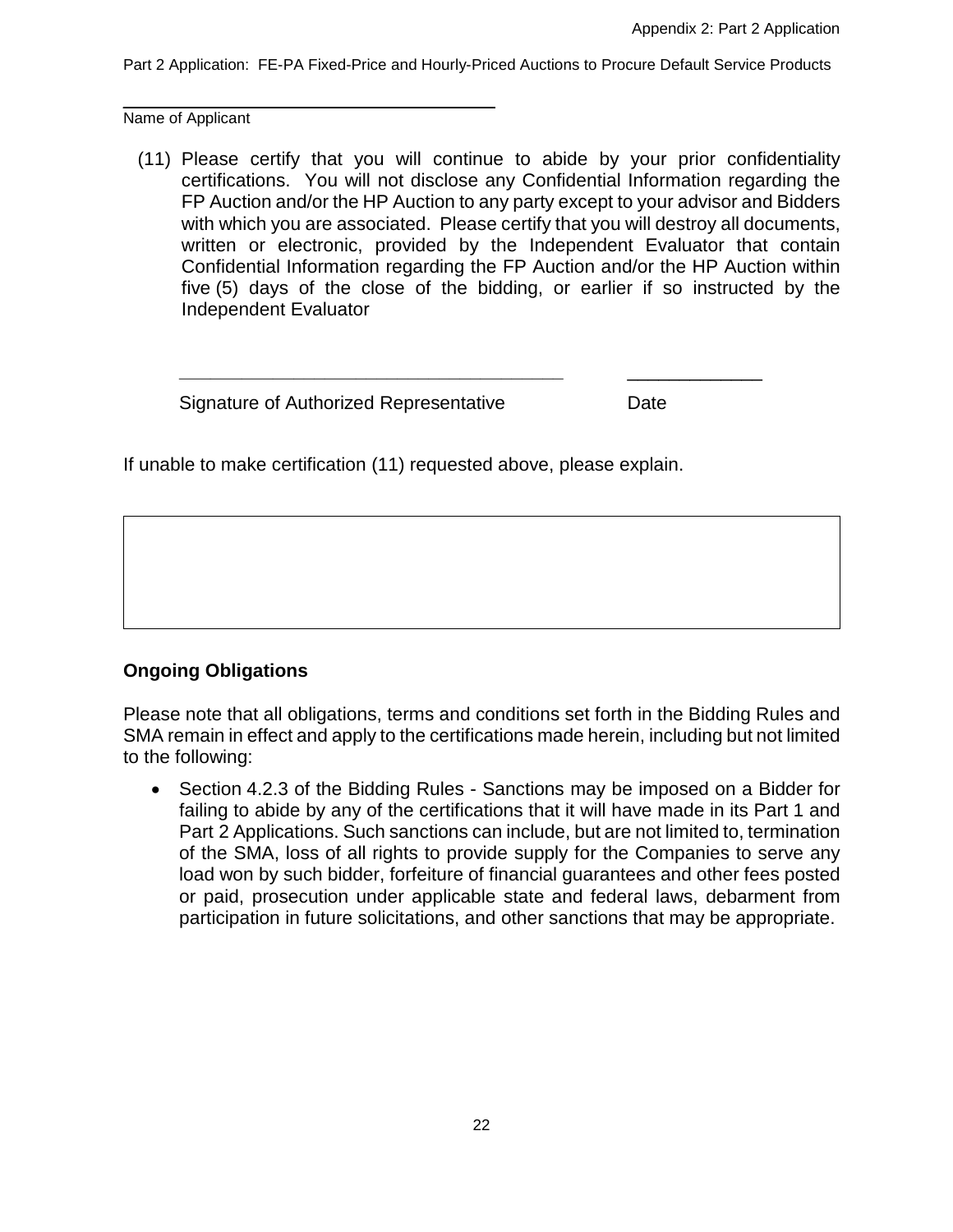\_\_\_\_\_\_\_\_\_\_\_\_\_\_\_\_\_\_\_\_\_\_\_\_\_\_\_\_\_\_\_\_\_\_\_\_\_\_\_\_\_\_\_ Name of Applicant

## **Justification of Omissions**

If you are unable to provide all documents or all information requested in this Part 2 Application, please justify fully any omissions in the space provided below.